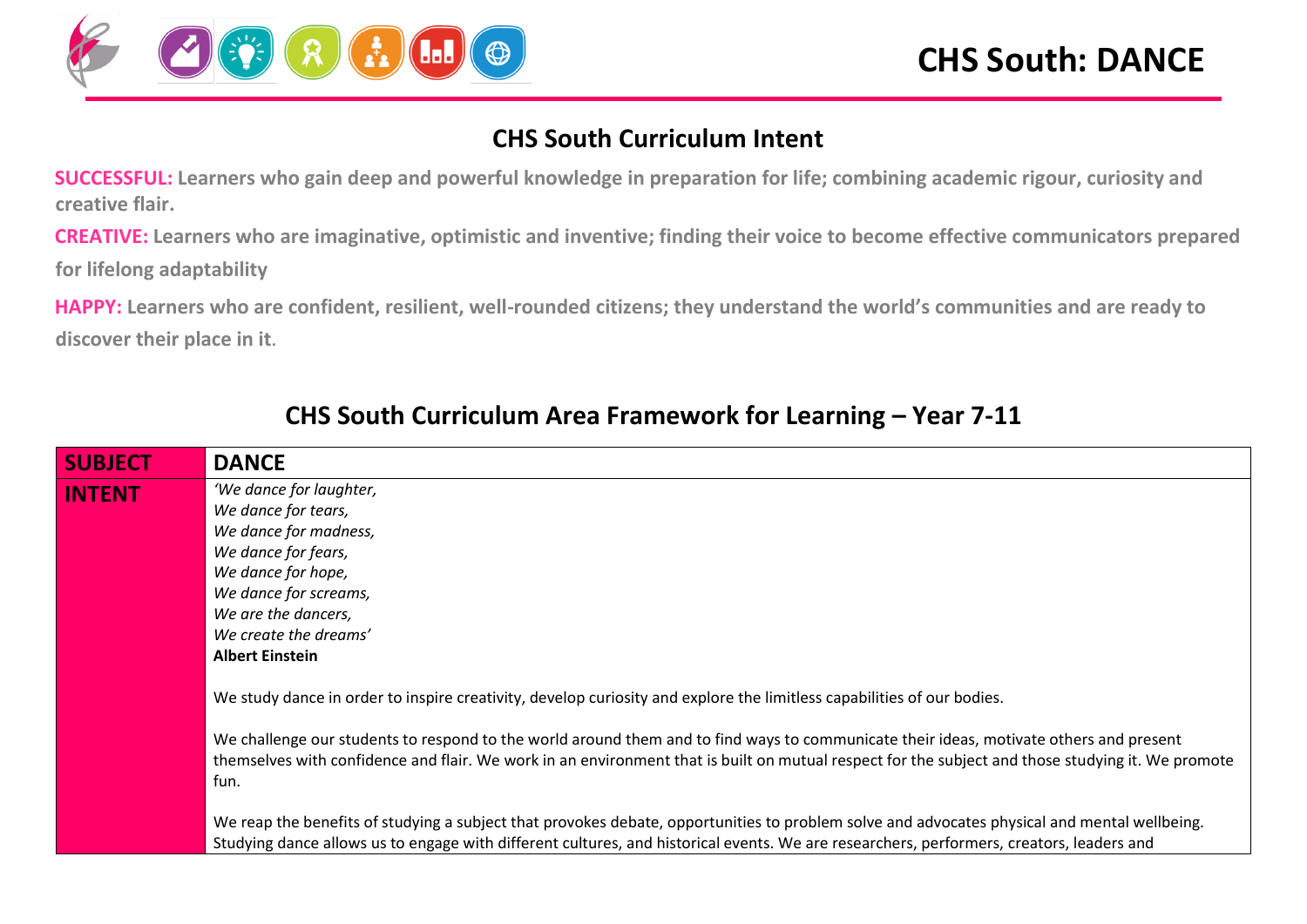

|                                       | independent learners.                                                                                                                                                                                                                                                                                                                                                                                                                                                                                                                                                                                                                                                                                                                                                                                               |                                                                                                                                                                                                                                                                                                                                                                                           |                                                                                                                                |                                                                                                                                                                                                                      |                                                                                                                                                                        |                                                                                                                                           |  |  |  |
|---------------------------------------|---------------------------------------------------------------------------------------------------------------------------------------------------------------------------------------------------------------------------------------------------------------------------------------------------------------------------------------------------------------------------------------------------------------------------------------------------------------------------------------------------------------------------------------------------------------------------------------------------------------------------------------------------------------------------------------------------------------------------------------------------------------------------------------------------------------------|-------------------------------------------------------------------------------------------------------------------------------------------------------------------------------------------------------------------------------------------------------------------------------------------------------------------------------------------------------------------------------------------|--------------------------------------------------------------------------------------------------------------------------------|----------------------------------------------------------------------------------------------------------------------------------------------------------------------------------------------------------------------|------------------------------------------------------------------------------------------------------------------------------------------------------------------------|-------------------------------------------------------------------------------------------------------------------------------------------|--|--|--|
|                                       | Studying Dance at CHS South is an investment in the future; the versatility it offers means that our students become highly skilled in a number of<br>areas. As well as evoking a passion and appreciation for dance and theatre with a good grounding for further vocational study in performance, this<br>subject will also provide a broad range of transferable skills which sets our students apart from others.<br>Our learners are confident presenters of ideas, articulate, empathetic and curious; they know how to work with others to bring an idea to life. They<br>can plan effectively, work under strict time pressures and can unpick theatrical design (whether that's set, costume, lighting or sound) and find<br>meaning. Dance challenges our learners to be driven, independent individuals. |                                                                                                                                                                                                                                                                                                                                                                                           |                                                                                                                                |                                                                                                                                                                                                                      |                                                                                                                                                                        |                                                                                                                                           |  |  |  |
| <b>Year Group</b>                     | $\overline{\mathbf{z}}$                                                                                                                                                                                                                                                                                                                                                                                                                                                                                                                                                                                                                                                                                                                                                                                             |                                                                                                                                                                                                                                                                                                                                                                                           |                                                                                                                                |                                                                                                                                                                                                                      |                                                                                                                                                                        |                                                                                                                                           |  |  |  |
| <b>Rationale/</b><br><b>Narrative</b> |                                                                                                                                                                                                                                                                                                                                                                                                                                                                                                                                                                                                                                                                                                                                                                                                                     | Year 7 Dance aims to introduce the students to a range of physical skills used during performance and choreography as well as developing an<br>understanding of terminology used in this subject. Dance students will explore a number of dance styles and professional dance works and will<br>finish the year having developed a range of interpersonal skills and presentation skills. |                                                                                                                                |                                                                                                                                                                                                                      |                                                                                                                                                                        |                                                                                                                                           |  |  |  |
|                                       | <b>Autumn 1</b>                                                                                                                                                                                                                                                                                                                                                                                                                                                                                                                                                                                                                                                                                                                                                                                                     | <b>Autumn 2</b>                                                                                                                                                                                                                                                                                                                                                                           | <b>Spring 1</b>                                                                                                                | <b>Spring 2</b>                                                                                                                                                                                                      | <b>Summer 1</b>                                                                                                                                                        | <b>Summer 2</b>                                                                                                                           |  |  |  |
| <b>KNOWLEDGE</b>                      | <b>Boy Who Came</b><br>from Space/Fit for<br>Life                                                                                                                                                                                                                                                                                                                                                                                                                                                                                                                                                                                                                                                                                                                                                                   | <b>Around the World</b>                                                                                                                                                                                                                                                                                                                                                                   | <b>Musicals</b>                                                                                                                | Still Life at the<br>Penguin Café                                                                                                                                                                                    | <b>Indian Dance</b>                                                                                                                                                    | <b>Ghost Dances &amp; Capoeira</b>                                                                                                        |  |  |  |
|                                       | -Safe dance practice<br>-Preparing the body<br>for physical activity<br>-Understanding<br>injury prevention<br>-Applying warm up<br>knowledge in order<br>to plan and execute<br>a full body warm up                                                                                                                                                                                                                                                                                                                                                                                                                                                                                                                                                                                                                | -Stylistic qualities<br>-Basic choreography<br>skills: Actions/Space<br>/Dynamics/Relationships<br>/Unison/Canon                                                                                                                                                                                                                                                                          | -What makes a<br>musical?<br>-History of<br>musicals<br>-Theatre culture<br>-Musical<br>choreography<br>-Group<br>choreography | -Understanding<br>wider world<br>issues such as<br>endangerment to<br>species<br>- Context of David<br>Bintley's 'Still Life<br>at the Penguin<br>Cafe'<br>-Choreographing<br>using a specific<br>stimulus and style | -History of Kathak<br>-Stylistic features of<br>Kathak<br>-History of Bollywood<br>-Stylistic features of<br>Bollywood<br>-Choreographing in a<br>specific dance style | -History of Capoeira<br>-Stylistic features of<br>Capoeira<br>- Context of Christopher<br>Bruce's 'Ghost Dances'<br>- Choreography skills |  |  |  |
| <b>SKILLS</b>                         | -Musicality<br>Understanding how<br>to link music to                                                                                                                                                                                                                                                                                                                                                                                                                                                                                                                                                                                                                                                                                                                                                                | -Choreography skills<br>-Performance skills<br>-Movement Memory                                                                                                                                                                                                                                                                                                                           | -Choreography<br>skills: Group                                                                                                 | -Understanding<br>how to<br>choreograph                                                                                                                                                                              | -Demonstrating stylistic<br>qualities from two<br>contrasting styles                                                                                                   | -Team work<br>-Problem solving<br>-Choreography skills                                                                                    |  |  |  |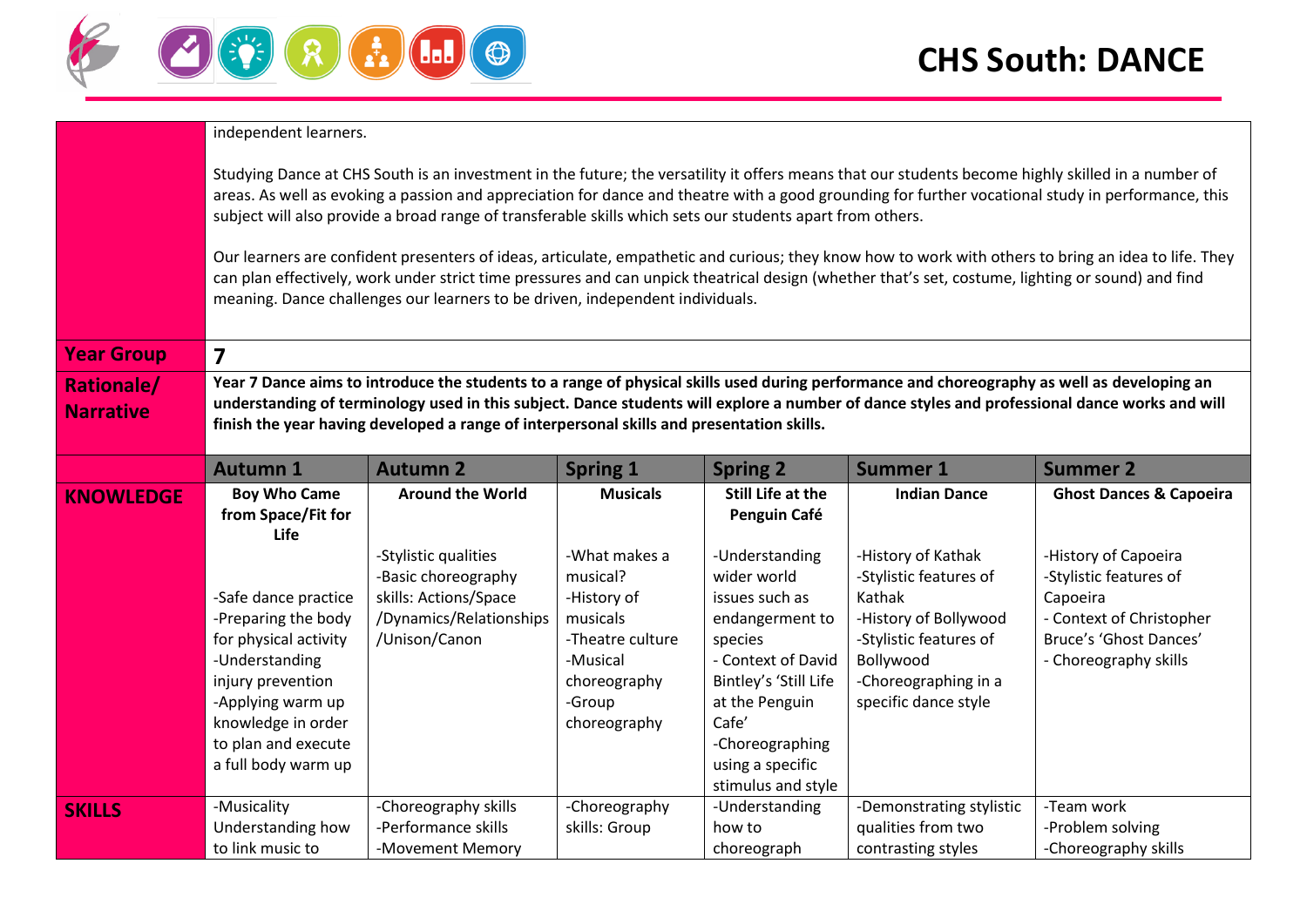

|                                                   | exercise -<br>Motor/Coordination:<br>Breaking down the 3<br>stages of movement<br>required for a<br>Warm-Up.<br>-Communication:<br>Looking at how to<br>communicate safety<br>points to a class<br>during a Warm-Up. | -Motor/Coordination<br>-Literacy-linking<br>practical work to<br>practical work<br>-Social skills<br>-Communication                       | choreography,<br>action & space<br>-Performance<br>skills: expressive<br>skills                                | using a set<br>stimulus.<br>-Performance<br>skills<br>-Movement<br>Memory<br>Extended<br>sequences of<br>movement linking<br>to a specific<br>stimulus<br>-Communication<br>of choreographic<br>intent<br>-Ecological<br>Participating in<br>class discussions<br>about the<br>environment | -Musicality                                                                                                        | Performance skills<br>-Movement memory<br>-Communication                                                                                                     |
|---------------------------------------------------|----------------------------------------------------------------------------------------------------------------------------------------------------------------------------------------------------------------------|-------------------------------------------------------------------------------------------------------------------------------------------|----------------------------------------------------------------------------------------------------------------|--------------------------------------------------------------------------------------------------------------------------------------------------------------------------------------------------------------------------------------------------------------------------------------------|--------------------------------------------------------------------------------------------------------------------|--------------------------------------------------------------------------------------------------------------------------------------------------------------|
| <b>ASSESSMENTS</b>                                | MP1: Progress Check<br>(feedback sheet)                                                                                                                                                                              | MP2: Progress Test<br>(feedback sheet)                                                                                                    | MP1: Progress<br>Check (feedback<br>sheet)                                                                     | <b>MP2:</b><br>Progress Test<br>(feedback sheet)                                                                                                                                                                                                                                           | MP1: Progress Check<br>(feedback sheet)                                                                            | MP2:<br>Progress Test (feedback<br>sheet)                                                                                                                    |
| <b>HOME</b><br><b>LEARNING</b>                    | Completion of<br>Teams knowledge<br>and recall quizzes<br>based on topic of<br>study and tier 3<br>vocabulary.                                                                                                       | <b>Completion of Teams</b><br>knowledge and recall<br>quizzes based on topic<br>of study and tier 3<br>vocabulary.                        | Completion of<br>Teams knowledge<br>and recall quizzes<br>based on topic of<br>study and tier 3<br>vocabulary. | Completion of<br>Teams knowledge<br>and recall quizzes<br>based on topic of<br>study and tier 3<br>vocabulary.                                                                                                                                                                             | <b>Completion of Teams</b><br>knowledge and recall<br>quizzes based on topic<br>of study and tier 3<br>vocabulary. | <b>Completion of Teams</b><br>knowledge and recall<br>quizzes based on topic of<br>study and tier 3 vocabulary.                                              |
| <b>READING,</b><br><b>WRITING,</b><br><b>TALK</b> | Reading:<br>-Pupils will need to<br>utilize their reading<br>skills and will also<br>participate in a<br>series of<br>comprehension and                                                                              | Reading:<br>-information regarding<br>dance styles<br>Writing:<br>- Punctuation: Pupils<br>will need to learn key<br>Dance terminology as | Reading:<br>-Ask<br>questions/predict<br>story lines and<br>potential new<br>ideas for musicals<br>Writing:    | Reading:<br>-Empathise on<br>whole world<br>issues and causes<br>of endangerment<br>Writing:                                                                                                                                                                                               | Reading:<br>Visualise - info about<br>movement style and<br>other features of the<br>style<br>Writing:             | Reading:<br>-Empathise with characters<br>in professional work<br>Writing:<br>Clarity & organization -<br>Pupils will need to learn a<br>key set of Capoeira |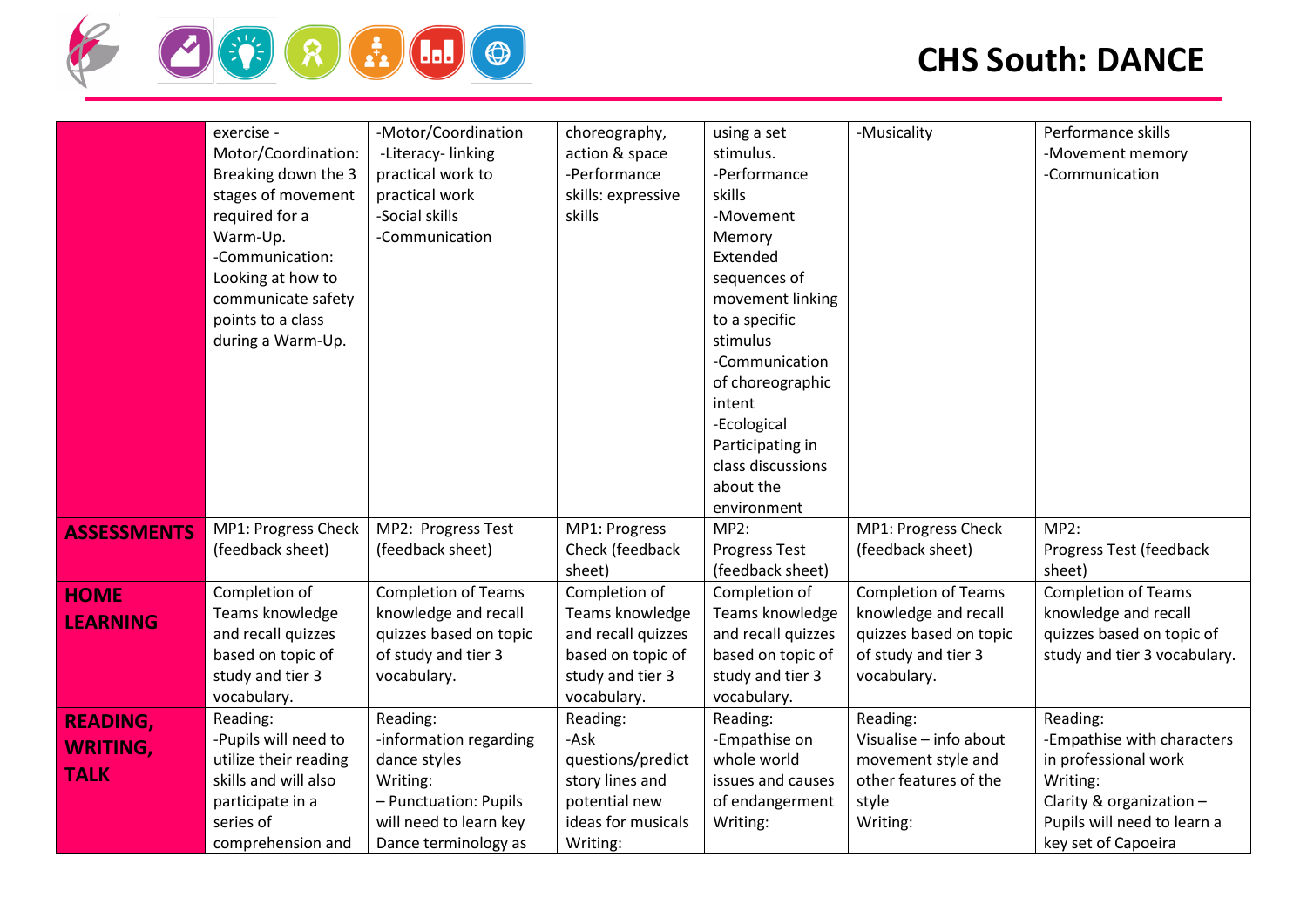

|                     | research tasks as     | part of their Home           | Revising key       | Use of language -    | Use of language - Pupils | terminology as part of their |
|---------------------|-----------------------|------------------------------|--------------------|----------------------|--------------------------|------------------------------|
|                     | part of their Home    | Learning.                    | Dance              | Pupils will need to  | will need to develop     | Home Learning.               |
|                     | learning tasks.       | Talk:                        | terminology as     | develop their use    | their use of language,   | Talk:                        |
|                     | Writing:              | -Talk trios (sharing         | part of their Home | of language,         | particularly their       | Talk trios                   |
|                     | Clarity &             | findings)                    | - Talk:            | particularly their   | descriptive and          |                              |
|                     | organization - Pupils |                              | -Peer critique     | descriptive,         | imaginative language     |                              |
|                     | will need to plan     |                              |                    | imaginative and      | with a creative writing  |                              |
|                     | their written work    |                              |                    | emotive language     | task as part of their    |                              |
|                     | for it to be logical. |                              |                    | Talk:                | Home Learning about      |                              |
|                     | Talk:                 |                              |                    | Communication-       | Bollywood Dance.         |                              |
|                     | - Pupils will         |                              |                    | Pupils will need to  | Talk:                    |                              |
|                     | participate in class  |                              |                    | communicate          | -Peer critique           |                              |
|                     | discussions about     |                              |                    | effectively in their |                          |                              |
|                     | safe Dance practice   |                              |                    | small groups in      |                          |                              |
|                     | and Anatomy           |                              |                    | order to complete    |                          |                              |
|                     |                       |                              |                    | the Choreography     |                          |                              |
|                     |                       |                              |                    | tasks set, but also  |                          |                              |
|                     |                       |                              |                    | will need to         |                          |                              |
|                     |                       |                              |                    |                      |                          |                              |
|                     |                       |                              |                    | communicate          |                          |                              |
|                     |                       |                              |                    | their                |                          |                              |
|                     |                       |                              |                    | choreographic        |                          |                              |
|                     |                       |                              |                    | intention through    |                          |                              |
|                     |                       |                              |                    | movement.            |                          |                              |
| <b>TIER 3 VOCAB</b> | Safe Working          | Motif                        | Projection         | Speed                | <b>Movement Memory</b>   | Direction                    |
|                     | Practices             | <b>Action Content</b>        | Focus              | Strength             | Commitment               | Pathways                     |
|                     | Mobilisation          | <b>Spatial Content</b>       | Spatial awareness  | Flow                 | Concentration            | Levels                       |
|                     | Pulse raiser          | <b>Dynamic Content</b>       | Facial expression  |                      | Confidence               | Size of Movement             |
|                     | Stretch               | <b>Relationship Content</b>  |                    |                      |                          |                              |
|                     | Intensity             | <b>Choreographic Devices</b> |                    |                      |                          |                              |
|                     | Warming up            |                              |                    |                      |                          |                              |
|                     | Cooling down          |                              |                    |                      |                          |                              |
|                     | Nutrition             |                              |                    |                      |                          |                              |
|                     | Hydration             |                              |                    |                      |                          |                              |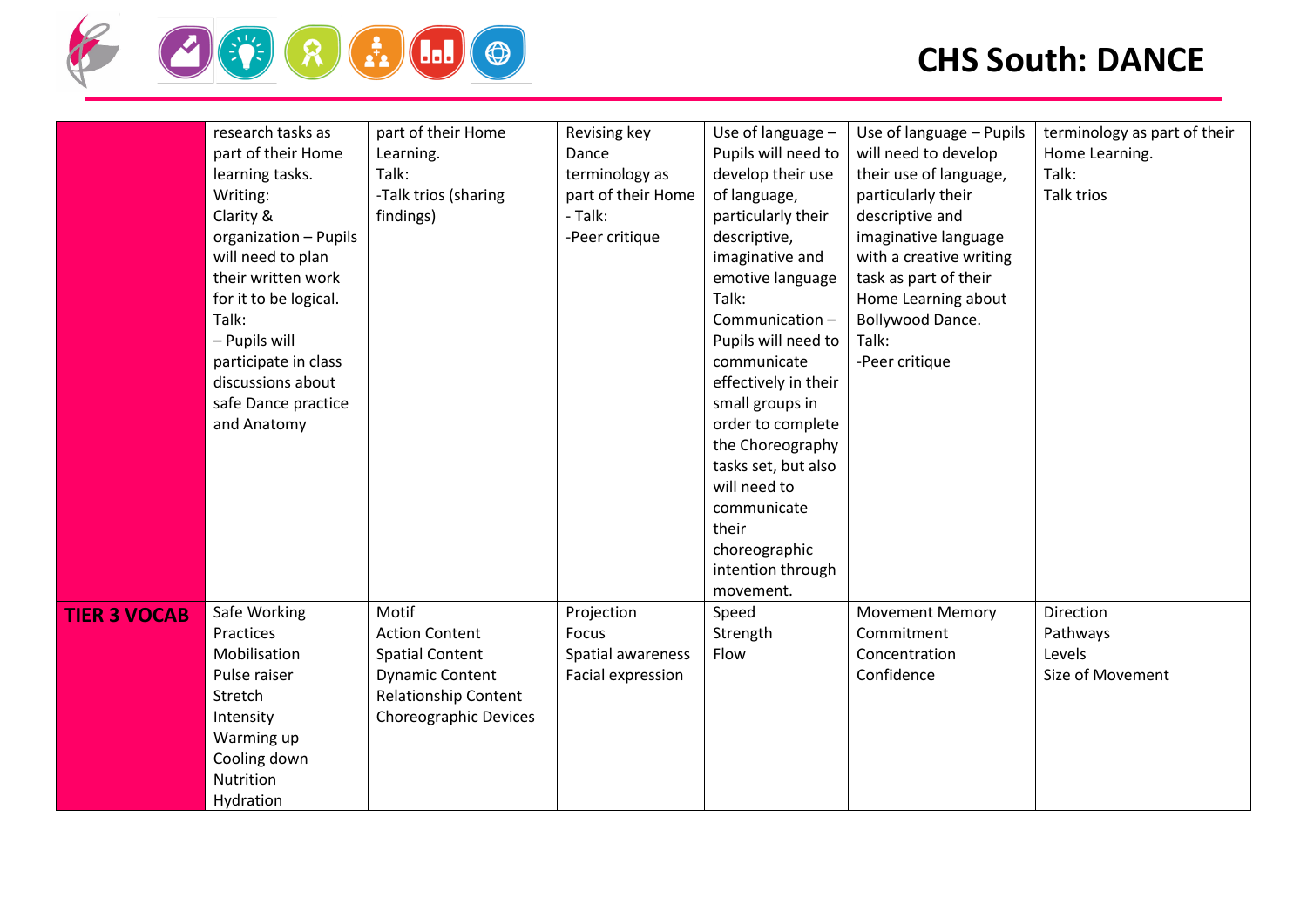

| <b>PSPSMC,</b><br><b>BRITISH</b><br><b>VALUES</b> | -Teamwork<br>-Communication,<br>-Working to<br>deadlines<br>-Decision making, -<br>Leading tasks<br>-Making healthy<br>choices | Teamwork<br>-Communication<br>-Understanding of other<br>cultures | -Teamwork<br>Communication<br>-Cultural<br>understanding | -Teamwork<br>-Communication<br>-Cultural<br>understanding<br>-Social<br>understanding<br>-Empathy | -Teamwork<br>-Communication<br>-Cultural understanding<br>-Social understanding | -Teamwork<br>-Communication<br>-Cultural understanding<br>-Social understanding<br>-Empathy |
|---------------------------------------------------|--------------------------------------------------------------------------------------------------------------------------------|-------------------------------------------------------------------|----------------------------------------------------------|---------------------------------------------------------------------------------------------------|---------------------------------------------------------------------------------|---------------------------------------------------------------------------------------------|
|---------------------------------------------------|--------------------------------------------------------------------------------------------------------------------------------|-------------------------------------------------------------------|----------------------------------------------------------|---------------------------------------------------------------------------------------------------|---------------------------------------------------------------------------------|---------------------------------------------------------------------------------------------|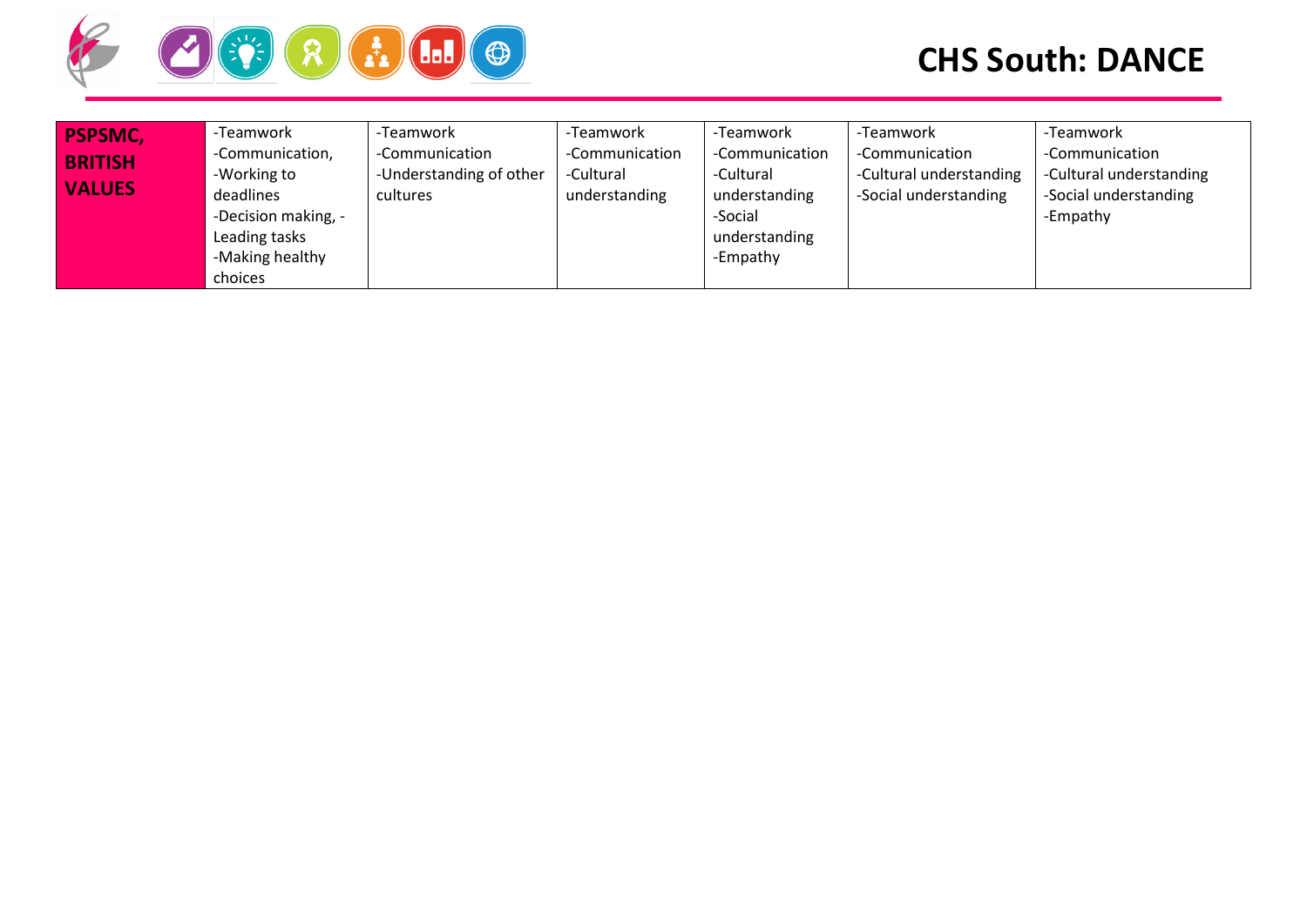

| <b>Year Group</b>                     | 8                                                                                                                                                                                                                                                                                                                                                                                                             |                                                                                                                                                                                                                            |                                                                                                                                                                                                                               |                                                                                                                                                                                                                                                                                                           |                                                                                                                                                                                                              |                                                                                                                                                                                                                                |  |  |
|---------------------------------------|---------------------------------------------------------------------------------------------------------------------------------------------------------------------------------------------------------------------------------------------------------------------------------------------------------------------------------------------------------------------------------------------------------------|----------------------------------------------------------------------------------------------------------------------------------------------------------------------------------------------------------------------------|-------------------------------------------------------------------------------------------------------------------------------------------------------------------------------------------------------------------------------|-----------------------------------------------------------------------------------------------------------------------------------------------------------------------------------------------------------------------------------------------------------------------------------------------------------|--------------------------------------------------------------------------------------------------------------------------------------------------------------------------------------------------------------|--------------------------------------------------------------------------------------------------------------------------------------------------------------------------------------------------------------------------------|--|--|
| <b>Rationale/</b><br><b>Narrative</b> | Year 8 Dance builds on the Dance foundation developed during Year 7. Students are encouraged to explore professional dance works studied<br>with a critical eye and develop their dance analysis skills. Year 8 dancers will also continue to develop their performance and choreography skills<br>in preparation for studying dance further.                                                                 |                                                                                                                                                                                                                            |                                                                                                                                                                                                                               |                                                                                                                                                                                                                                                                                                           |                                                                                                                                                                                                              |                                                                                                                                                                                                                                |  |  |
|                                       | <b>Autumn 1</b>                                                                                                                                                                                                                                                                                                                                                                                               | <b>Autumn 2</b>                                                                                                                                                                                                            | <b>Spring 1</b>                                                                                                                                                                                                               | <b>Spring 2</b>                                                                                                                                                                                                                                                                                           | <b>Summer 1</b>                                                                                                                                                                                              | <b>Summer 2</b>                                                                                                                                                                                                                |  |  |
| <b>KNOWLEDGE</b>                      | "It's Our Planet" -<br>'Swansong'.                                                                                                                                                                                                                                                                                                                                                                            | "Identity" $-$<br>'Faultline'.                                                                                                                                                                                             | 'Approaches to<br>choreography'.                                                                                                                                                                                              | 'Urban Fairy<br>Tales'.                                                                                                                                                                                                                                                                                   | "International<br>Culture" -<br>'Professional Works'.                                                                                                                                                        | "Responding to<br>stimuli".                                                                                                                                                                                                    |  |  |
|                                       | Pupils will explore the<br>use of Non-Verbal<br>Communication and<br>body language, to<br>express the emotions<br>involved within Physical<br>Theatre to convey<br>themes of intimidation<br>and bullying to an<br>audience. Pupils will<br>learn and understand<br>how to perform safely,<br>movements from the<br>style of Physical<br>Theatre, using<br>'Swansong' and<br>Guantanamo Bay as a<br>stimulus. | Pupils will develop<br>their choreography<br>skills further building<br>on non-verbal<br>communication and<br>use of body language,<br>and students will<br>learn how to use<br>'identity' as a basis<br>for Choreography. | Pupils will explore the<br>use of different stimuli<br>available to create new<br>choreography. Over the<br>half term pupils will<br>respond to visual and<br>auditory stimuli in<br>addition to using text as<br>a stimulus. | Pupils will<br>explore using<br>traditional fairy<br>tales as a<br>stimulus for<br>choreography.<br>Using Zoo<br>Nation's<br>repertoire as<br>inspiration.<br>Students will<br>select and<br>develop<br>appropriate<br>choreography,<br>music and dance<br>style to create<br>their group<br>performance. | Pupils will be looking<br>at professional Dance<br>works from<br>Choreographers<br>around the world,<br>researching their<br>Stimuli and learning<br>key motifs as a basis<br>for their own<br>choreography. | Pupils will use a variety<br>of concepts as a<br>stimulus for<br>choreography. This unit<br>of work will develop<br>choreography skills as<br>well as providing<br>opportunities to explore<br>their interpretative<br>skills. |  |  |
| <b>SKILLS</b>                         | Develop:<br>Choreography skills<br><b>Understand: how to use</b><br>specific themes as a<br>basis for choreography.                                                                                                                                                                                                                                                                                           | Choreography:<br>Gestures and<br>pedestrian movement<br>will be explored in<br>terms of<br>choreography.                                                                                                                   | <b>Social skills:</b><br>Through group-based<br>activity<br><b>Understand and</b><br>physically demonstrate:<br>a specific street dance                                                                                       | <b>Social skills:</b><br>Through group-<br>based activity<br><b>Understand and</b><br>physically<br>demonstrate:                                                                                                                                                                                          | Choreography:<br>Use specific themes<br>and dance styles<br>appropriately.<br>Knowledge and<br>demonstration:                                                                                                | Choreography:<br>Understand and<br>demonstrate the<br>choreographic process<br>with a given stimulus.<br><b>Understand and</b>                                                                                                 |  |  |
|                                       |                                                                                                                                                                                                                                                                                                                                                                                                               |                                                                                                                                                                                                                            | style                                                                                                                                                                                                                         |                                                                                                                                                                                                                                                                                                           |                                                                                                                                                                                                              | demonstrate:                                                                                                                                                                                                                   |  |  |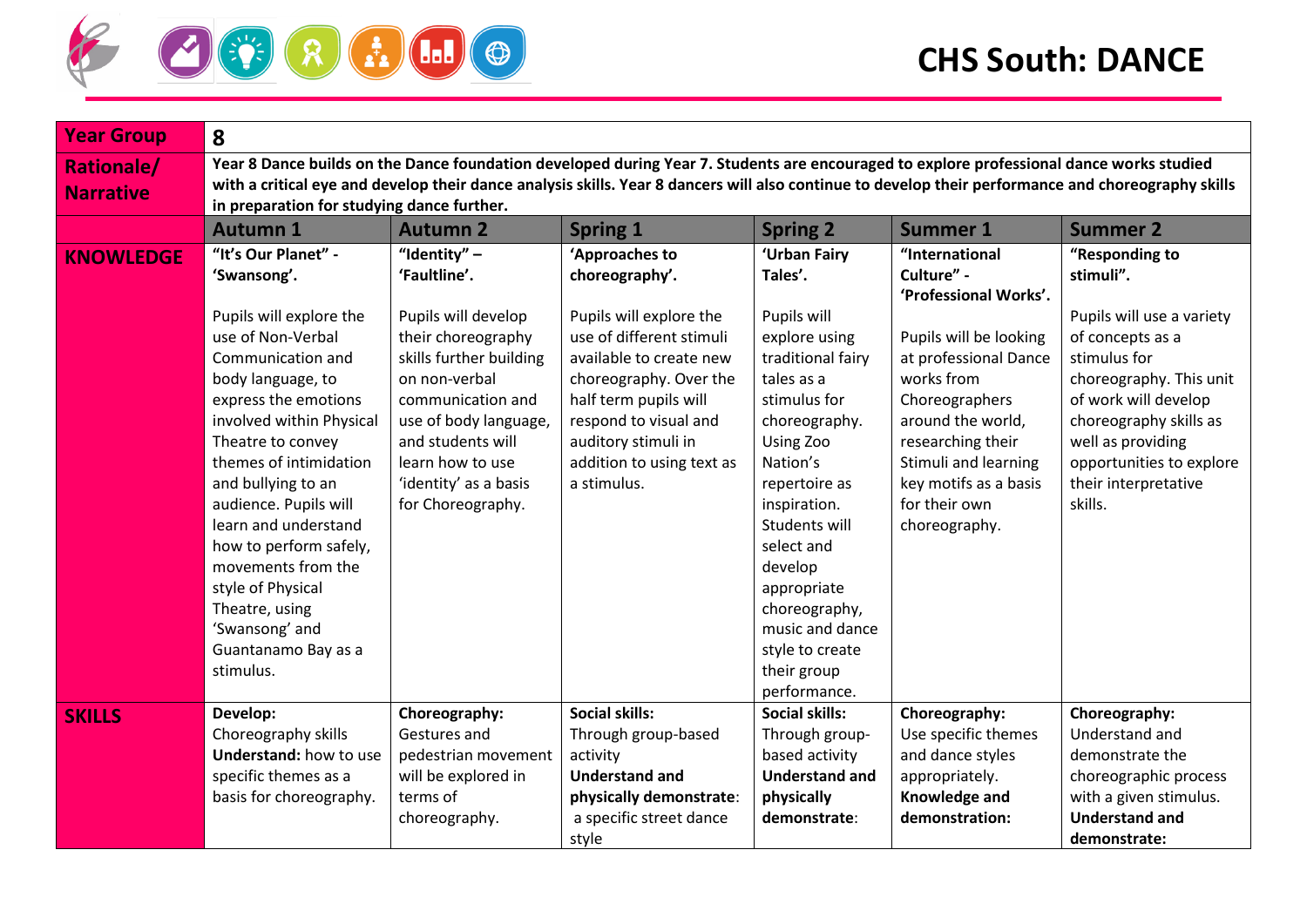

|                                                   | Performing with<br>sensitivity: According to<br>the subject matter.                                                | <b>Understand and</b><br>demonstrate:<br>Gestures and<br>pedestrian movement<br>will be explored in<br>terms of<br>performance.                                                               | Develop:<br>Choreography skills.<br><b>Understand:</b><br>Different job roles<br>and responsibilities.             | a specific<br>choreography<br>linked to given<br>stimulus.<br>Develop:<br>Choreography<br>skills.                                                                                                          | Learn and perform a<br>range of repertoire<br>from current dance<br>companies and make<br>links to a range of<br>stimuli. | -Motif development,<br>choreographic devices                                                                       |
|---------------------------------------------------|--------------------------------------------------------------------------------------------------------------------|-----------------------------------------------------------------------------------------------------------------------------------------------------------------------------------------------|--------------------------------------------------------------------------------------------------------------------|------------------------------------------------------------------------------------------------------------------------------------------------------------------------------------------------------------|---------------------------------------------------------------------------------------------------------------------------|--------------------------------------------------------------------------------------------------------------------|
| <b>ASSESSMENTS</b>                                | MP1: Progress Check<br>(feedback sheet)                                                                            | MP2: Progress Test<br>(feedback sheet)                                                                                                                                                        | MP1: Progress Check<br>(feedback sheet)                                                                            | MP2:<br><b>Progress Test</b><br>(feedback sheet)                                                                                                                                                           | MP1: Progress Check<br>(feedback sheet)                                                                                   | <b>MP2:</b><br>Progress Test (feedback<br>sheet)                                                                   |
| <b>HOME</b><br><b>LEARNING</b>                    | <b>Completion of Teams</b><br>knowledge and recall<br>quizzes based on topic<br>of study and tier 3<br>vocabulary. | Completion of<br>Teams knowledge<br>and recall quizzes<br>based on topic of<br>study and tier 3<br>vocabulary.                                                                                | <b>Completion of Teams</b><br>knowledge and recall<br>quizzes based on topic<br>of study and tier 3<br>vocabulary. | Completion of<br>Teams<br>knowledge and<br>recall quizzes<br>based on topic<br>of study and<br>tier 3<br>vocabulary.                                                                                       | Completion of<br>Teams knowledge<br>and recall quizzes<br>based on topic of<br>study and tier 3<br>vocabulary.            | <b>Completion of Teams</b><br>knowledge and recall<br>quizzes based on topic<br>of study and tier 3<br>vocabulary. |
| <b>READING,</b><br><b>WRITING,</b><br><b>TALK</b> | <b>Reading: Empathise</b><br>Writing: Use of<br>language<br>Talk:<br>Peer Feedback and<br>Critique                 | Reading: Breakdown<br>info<br>Writing:<br>Punctuation<br>Pupils will need to<br>learn key Dance<br>terminology of words<br>that they will use<br>throughout KS3<br>Dance.<br>Talk: Talk trios | <b>Reading: Form opinions</b><br><b>Writing: Punctuation</b><br>Talk: Peer critique                                | Reading:<br>Visualisation<br>Writing:<br>- Sentence<br>structures<br>Pupils will need<br>to develop their<br>specific writing<br>skills in order to<br>answer exam<br>style questions.<br>Talk: Talk trios | Reading: Relate to<br>own experience<br><b>Writing: Sentence</b><br>structure<br>Talk:<br>Peer critique and<br>evaluation | Reading: Infer<br>Writing: Use of<br>language<br>Talk: Peer critique and<br>evaluation                             |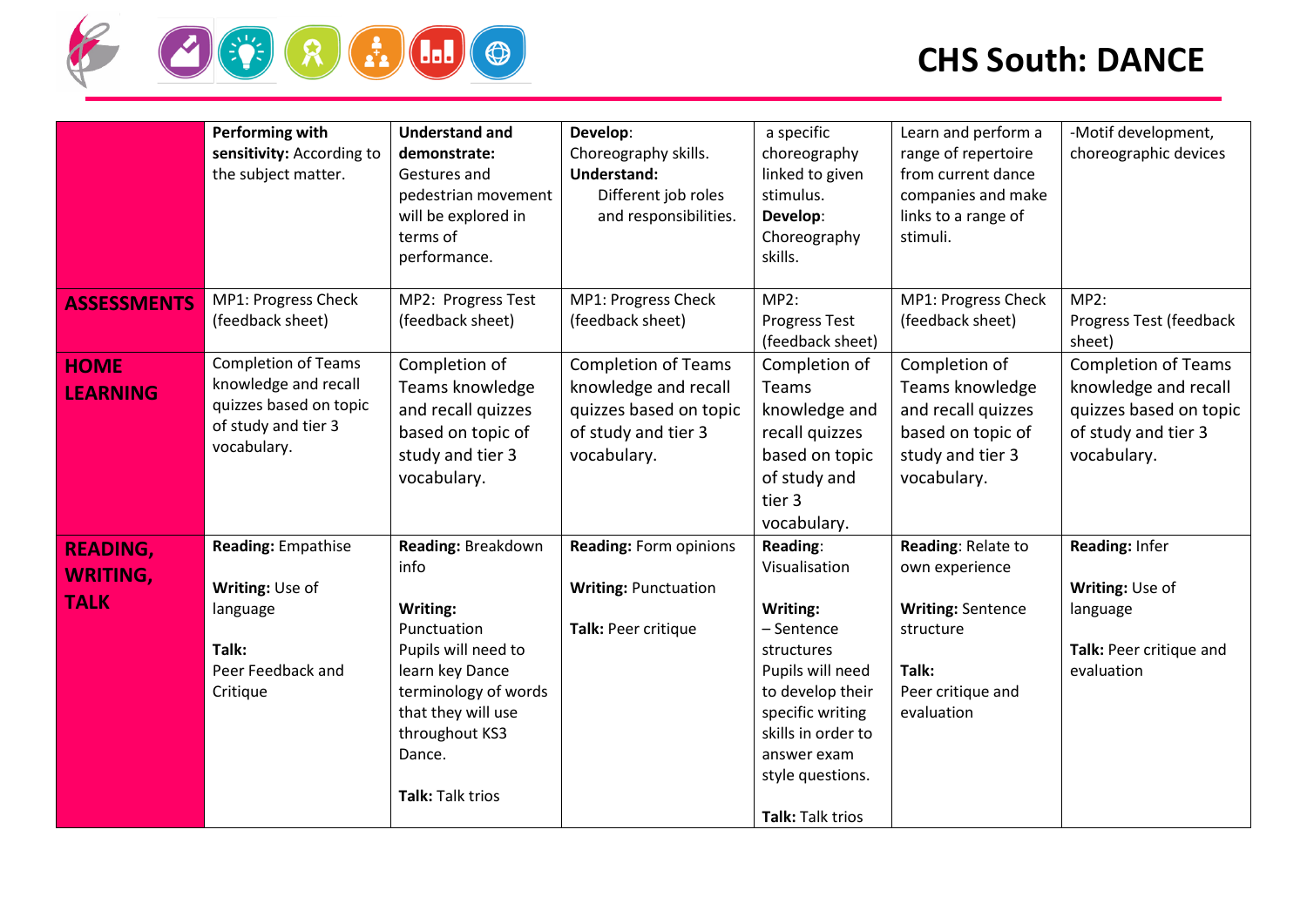

| <b>TIER 3 VOCAB</b>                               | Set<br>Lighting<br>Costume<br>Aural<br>Setting/Accompaniment                                                                                                                                                                                    | Lead and Follow<br>Mirroring<br>Action/reaction<br>Accumulation<br>Formations                                                                                                                                                                                                                                                                                                                                        | <b>Stimulus</b><br>Auditory<br>Tactile<br>Ideational<br>Visual<br>Kinesthetic                                                                                                                                              | Motif and<br>Development<br>Manipulation of<br>number<br>Unison<br>Canon<br>Repetition | Posture<br>Alignment<br><b>Balance</b><br>Coordination<br>Control<br>Flexibility                                                                                                                                                                                                                                                   | Mobility<br>Strength<br>Stamina<br>Extension<br>Isolation                                                                                                                                                                                                                                                                                                       |
|---------------------------------------------------|-------------------------------------------------------------------------------------------------------------------------------------------------------------------------------------------------------------------------------------------------|----------------------------------------------------------------------------------------------------------------------------------------------------------------------------------------------------------------------------------------------------------------------------------------------------------------------------------------------------------------------------------------------------------------------|----------------------------------------------------------------------------------------------------------------------------------------------------------------------------------------------------------------------------|----------------------------------------------------------------------------------------|------------------------------------------------------------------------------------------------------------------------------------------------------------------------------------------------------------------------------------------------------------------------------------------------------------------------------------|-----------------------------------------------------------------------------------------------------------------------------------------------------------------------------------------------------------------------------------------------------------------------------------------------------------------------------------------------------------------|
| <b>PSPSMC,</b><br><b>BRITISH</b><br><b>VALUES</b> | -Teamwork<br>-Communication<br>-Sticking to deadlines<br>-Understanding &<br>appreciation of<br>different cultures and<br>ways of life, and -<br>Decision making for<br>lifelong learning.<br>-Empathy and<br>understanding of<br>Human Rights. | This will introduce<br>pupils to teamwork<br>and communication,<br>sticking to deadlines,<br>understanding &<br>appreciation towards<br>different cultures and<br>ways of life, and<br>decision making for<br>lifelong learning. This<br>topic helps pupils to<br>understand and<br>explore more unusual<br>and alternative styles<br>of Dance and allows<br>pupils to explore the<br>use of digitalism in<br>Dance. | -Teamwork<br>-Communication<br>-Sticking to deadlines<br>-Decision making<br>-Applying for jobs<br>-Careers<br>-Creative and digital<br>skills<br>-Empathy<br>Entrepreneurial/business<br>skills for lifelong<br>learning. | -Teamwork<br>-Communication<br>-Sticking to<br>deadlines                               | This will introduce<br>pupils to teamwork<br>and communication,<br>sticking to deadlines,<br>understanding &<br>appreciation towards<br>different cultures and<br>ways of life, and<br>decision making for<br>lifelong learning. This<br>topic also helps pupils<br>to understand better<br>about the Performing<br>Arts industry. | This will introduce pupils<br>to teamwork and<br>communication, sticking<br>to deadlines,<br>understanding &<br>appreciation towards<br>different cultures and<br>ways of life, and<br>decision making for<br>lifelong learning. This<br>topic also helps pupils to<br>better understand about<br>Dance and its styles in a<br>socio and historical<br>context. |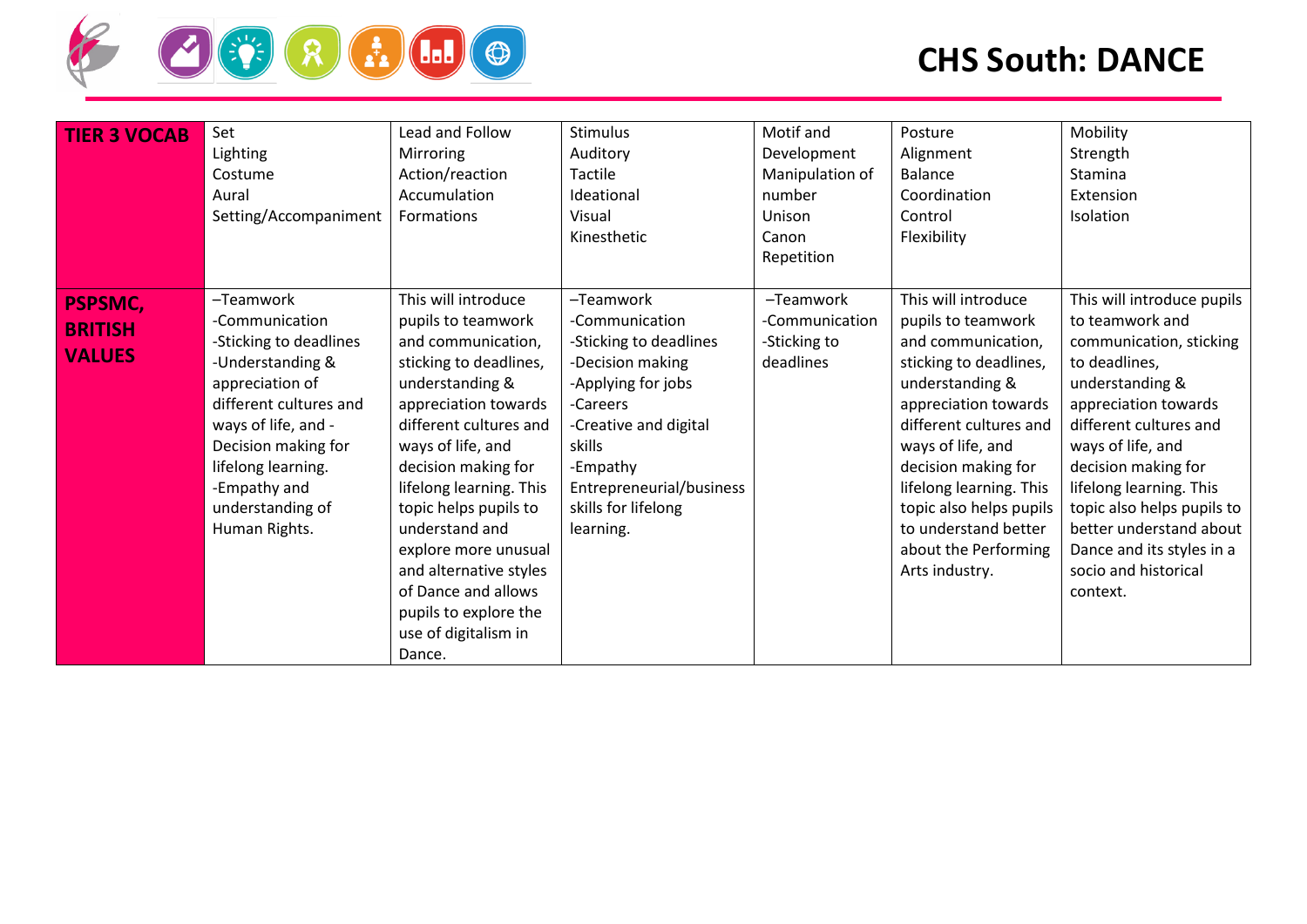

| <b>SUBJECT</b> | <b>DANCE</b>                                                                                                                                                                                                                                                                                                                                                                                                      |
|----------------|-------------------------------------------------------------------------------------------------------------------------------------------------------------------------------------------------------------------------------------------------------------------------------------------------------------------------------------------------------------------------------------------------------------------|
| <b>INTENT</b>  | 'We dance for laughter,<br>We dance for tears,<br>We dance for madness,<br>We dance for fears,<br>We dance for hope,<br>We dance for screams,<br>We are the dancers,<br>We create the dreams' Albert                                                                                                                                                                                                              |
|                | Einstein<br>We study dance in order to inspire creativity, develop curiosity and explore the limitless capabilities of our bodies.                                                                                                                                                                                                                                                                                |
|                | We challenge our students to respond to the world around them and to find ways to communicate their ideas, motivate others and present<br>themselves with confidence and flair. We work in an environment that is built on mutual respect for the subject and those studying it. We<br>promote fun.                                                                                                               |
|                | We reap the benefits of studying a subject that provokes debate, opportunities to problem solve and advocates physical and mental wellbeing.<br>Studying dance allows us to engage with different cultures, and historical events. We are researchers, performers, creators, leaders and<br>independent learners.                                                                                                 |
|                | Studying Dance at CHS South is an investment in the future; the versatility it offers means that our students become highly skilled in several areas.<br>As well as evoking a passion and appreciation for dance and theatre with a good grounding for further vocational study in performance, this<br>subject will also provide a broad range of transferable skills which sets our students apart from others. |
|                | Our learners are confident presenters of ideas, articulate, empathetic and curious; they know how to work with others to bring an idea to life. They                                                                                                                                                                                                                                                              |
|                | can plan effectively, work under strict time pressures and can unpick theatrical design (whether that is set, costume, lighting or sound) and find                                                                                                                                                                                                                                                                |
|                | meaning. Dance challenges our learners to be driven, independent individuals.                                                                                                                                                                                                                                                                                                                                     |
|                |                                                                                                                                                                                                                                                                                                                                                                                                                   |
|                |                                                                                                                                                                                                                                                                                                                                                                                                                   |
|                |                                                                                                                                                                                                                                                                                                                                                                                                                   |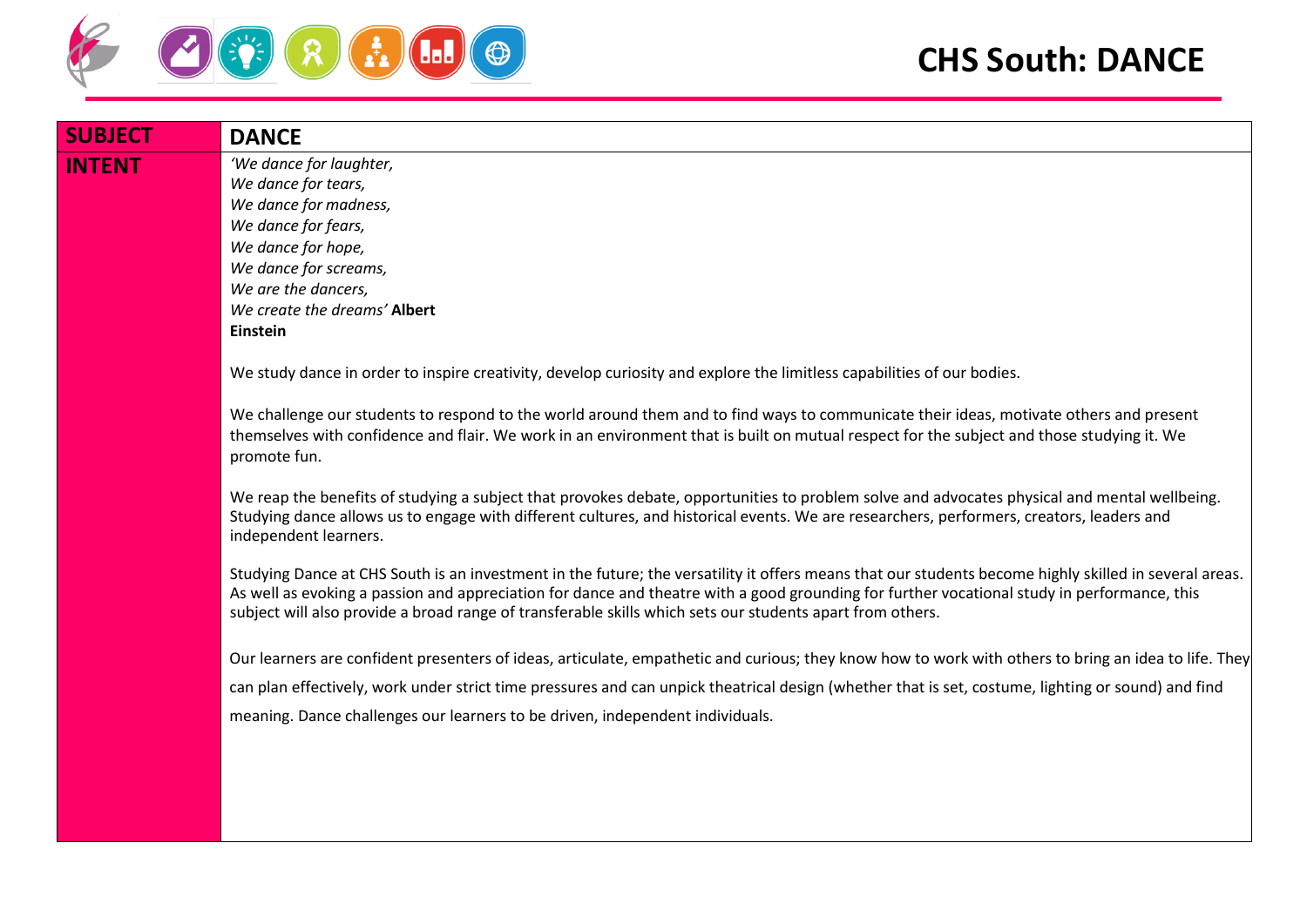

| <b>Rationale/</b><br><b>Narrative</b>                                                                                                                                                                                                                                                                                                                                                                                                                                                                                                                                                                                                                                                                                                                                                                                                                                                                                                                                                                                                                                                                                                                                                                                                                                                                                                                                                                                                                                                                                                                                                                                                                                                                                                                       |                                                                                                                                                                                                                                                                                                                                                                                                                                                                                           |  |  |  |  |  |  |  |  |
|-------------------------------------------------------------------------------------------------------------------------------------------------------------------------------------------------------------------------------------------------------------------------------------------------------------------------------------------------------------------------------------------------------------------------------------------------------------------------------------------------------------------------------------------------------------------------------------------------------------------------------------------------------------------------------------------------------------------------------------------------------------------------------------------------------------------------------------------------------------------------------------------------------------------------------------------------------------------------------------------------------------------------------------------------------------------------------------------------------------------------------------------------------------------------------------------------------------------------------------------------------------------------------------------------------------------------------------------------------------------------------------------------------------------------------------------------------------------------------------------------------------------------------------------------------------------------------------------------------------------------------------------------------------------------------------------------------------------------------------------------------------|-------------------------------------------------------------------------------------------------------------------------------------------------------------------------------------------------------------------------------------------------------------------------------------------------------------------------------------------------------------------------------------------------------------------------------------------------------------------------------------------|--|--|--|--|--|--|--|--|
|                                                                                                                                                                                                                                                                                                                                                                                                                                                                                                                                                                                                                                                                                                                                                                                                                                                                                                                                                                                                                                                                                                                                                                                                                                                                                                                                                                                                                                                                                                                                                                                                                                                                                                                                                             | Year 9 Dance provides students with their first taste of formal training as a dancer. During this year students will develop skills in Performance,<br>Choreography and Critical Appreciation providing them with necessary knowledge and skills to demonstrate a good grounding as a dancer.                                                                                                                                                                                             |  |  |  |  |  |  |  |  |
| <b>Autumn 1</b><br><b>Autumn 2</b><br><b>Spring 1</b><br><b>Spring 2</b><br><b>Summer 1</b>                                                                                                                                                                                                                                                                                                                                                                                                                                                                                                                                                                                                                                                                                                                                                                                                                                                                                                                                                                                                                                                                                                                                                                                                                                                                                                                                                                                                                                                                                                                                                                                                                                                                 | <b>Summer 2</b>                                                                                                                                                                                                                                                                                                                                                                                                                                                                           |  |  |  |  |  |  |  |  |
| Class Performance piece Exploring a professional Duet/trio<br>Introduction to<br>Introduction to<br><b>KNOWLEDGE</b><br>dance work<br>performance pieces<br>Contemporary Dance<br>Choreographic<br>Practical: Pupils will<br>Principles<br>work in a small group to Practical: Pupils will<br>Practical: Pupils will<br>Practical: Pupils will<br>create a performance<br>study a section of a<br>explore the stimuli<br>explore the technique<br>Practical: Pupils will<br>piece, responding to a<br>professional dance<br>provided looking<br>that underpins<br>explore the techniques<br>work, understand and<br>given stimulus.<br>contemporary dance<br>specifically at how a<br>that underpin<br>demonstrate the style<br>styles and will develop<br>dance can progress<br>successful dance<br>and Choreographic<br>Theory: Motif writing<br>and perform several<br>from stimulus to<br>choreography.<br>intention.<br>and Performance skills.<br>set phrases in this<br>development to show a<br>clear choreographic<br>style.<br>Theory: Choreographic<br>Theory: Building and<br>intention. Pupils will<br>Processes<br>forming responses to<br>work in groups to<br>This will provide a basis<br>exam style questions<br>create a suitable<br>for the skills required on<br>based on the<br>performance piece,<br>the GCSE Dance Course.<br>professional work<br>showcasing their<br>studied.<br>abilities in physical,<br>Theory: Safe Working<br>technical, expressive<br>Practice, students<br>and mental skills.<br>explore six areas:<br>Warm up<br>$\bullet$<br>Theory: Critical<br>Cool down<br>appreciation of own<br>Nutrition<br>work and responding<br>Hydration<br>to a given stimulus<br>Safe Execution<br>Appropriate<br>dance wear | Duet/trio<br>performance pieces<br>Pupils will explore the<br>stimuli provided looking<br>specifically at how a<br>dance can progress<br>from stimulus to<br>development to show a<br>clear choreographic<br>intention. Pupils will<br>work in groups to<br>create a suitable<br>performance piece,<br>showcasing their<br>abilities in physical,<br>technical, expressive<br>and mental skills.<br>Theory: Critical<br>appreciation of own<br>work and responding<br>to a given stimulus |  |  |  |  |  |  |  |  |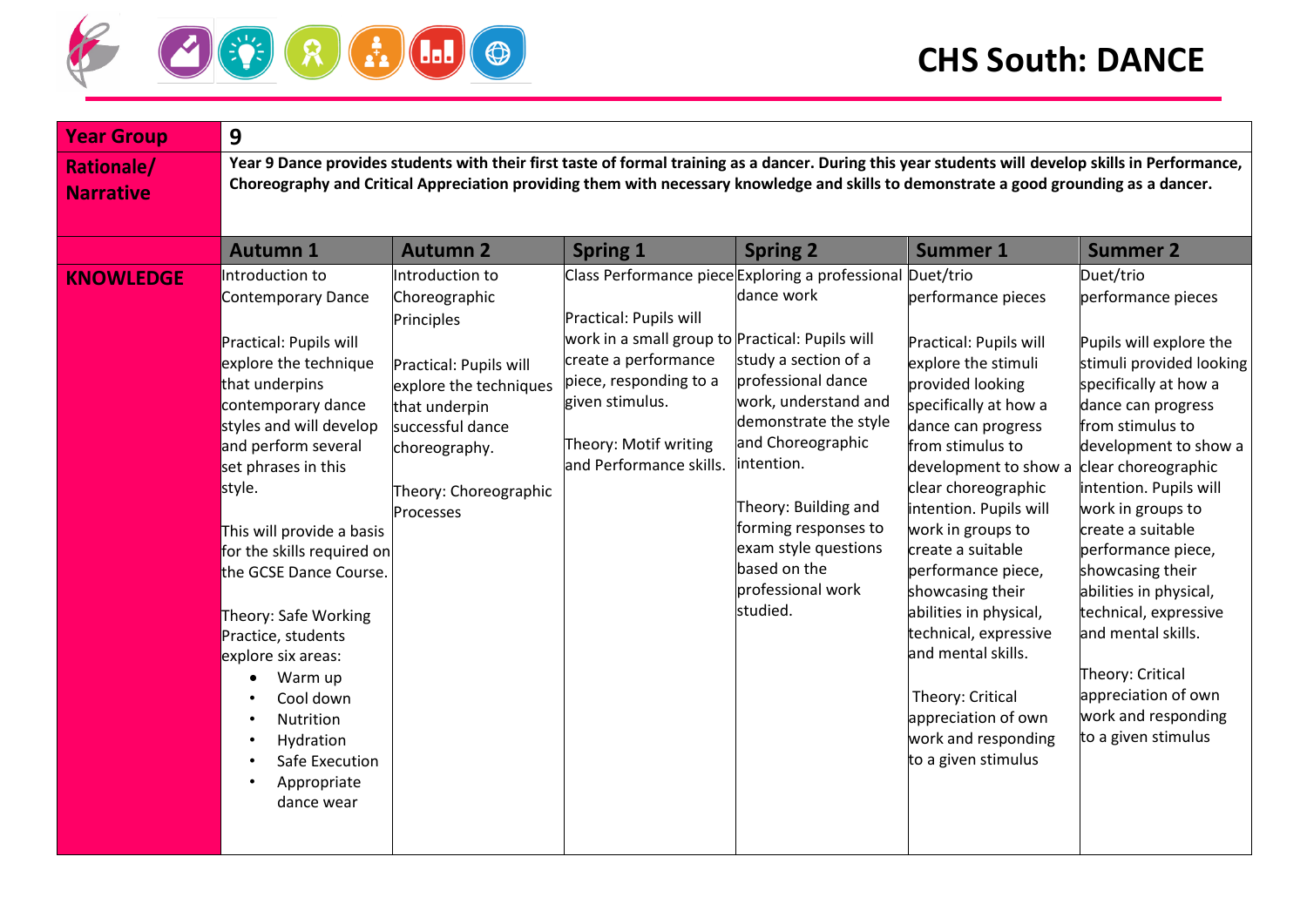

| <b>SKILLS</b> | -Improving technique  | -Improving technique  | -Improving technique  | -Improving technique  | -Improving technique  | -Improving technique  |
|---------------|-----------------------|-----------------------|-----------------------|-----------------------|-----------------------|-----------------------|
|               | - Building confidence | - Building confidence | - Building confidence | - Building confidence | - Building confidence | - Building confidence |
|               | -Performance skills   | -Performance skills   | -Performance skills   | -Performance skills   | -Performance skills   | -Performance skills   |
|               |                       | Choreographic         | -Choreographic        | -Choreographic        | -Choreographic        | -Choreographic        |
|               |                       | knowledge             | knowledge             | knowledge             | knowledge             | knowledge             |

|                    | -Choreographic      | -Learning new         | -Learning           | -Learning new         | -Learning new         | -Learning new         |
|--------------------|---------------------|-----------------------|---------------------|-----------------------|-----------------------|-----------------------|
|                    | knowledge -Learning | vocabulary            | new                 | vocabulary            | vocabulary            | vocabulary            |
|                    | new vocabulary      | -Improving            | vocabulary          | -Improving            | -Improving            | -Improving            |
|                    |                     | movement memory       | -Improving          | movement memory       | movement memory       | movement memory       |
|                    |                     | -Enhancing analytical | movement            | -Enhancing analytical | -Enhancing analytical | -Enhancing analytical |
|                    |                     | skills                | memory              | skills                | skills                | skills                |
|                    |                     | -Enhancing            | -Enhancing          | -Enhancing            | -Enhancing            | -Enhancing            |
|                    |                     | appreciation skills   | analytical skills   | appreciation skills   | appreciation skills   | appreciation skills   |
|                    |                     |                       | -Enhancing          |                       |                       |                       |
|                    |                     |                       | appreciation skills |                       |                       |                       |
|                    |                     |                       |                     |                       |                       |                       |
|                    |                     |                       |                     |                       |                       |                       |
|                    |                     |                       |                     |                       |                       |                       |
|                    |                     |                       |                     |                       |                       |                       |
|                    |                     |                       |                     |                       |                       |                       |
|                    |                     |                       |                     |                       |                       |                       |
|                    |                     |                       |                     |                       |                       |                       |
|                    |                     |                       |                     |                       |                       |                       |
|                    | MP1: Progress       | MP2: Progress Test    | MP1: Progress       | MP2: Progress Test    | MP1: Progress Check   | MP2: Progress Test    |
| <b>ASSESSMENTS</b> | Check (feedback     | (feedback sheet)      | Check (feedback     | (feedback sheet)      | (feedback sheet)      | (feedback sheet)      |
|                    | sheet)              | MP3: Section A        | sheet)              | MP3: Section C        |                       | MP3: Section B        |
|                    |                     | assessment            |                     | assessment            |                       | assessment            |
|                    |                     |                       |                     |                       |                       |                       |
|                    |                     |                       |                     |                       |                       |                       |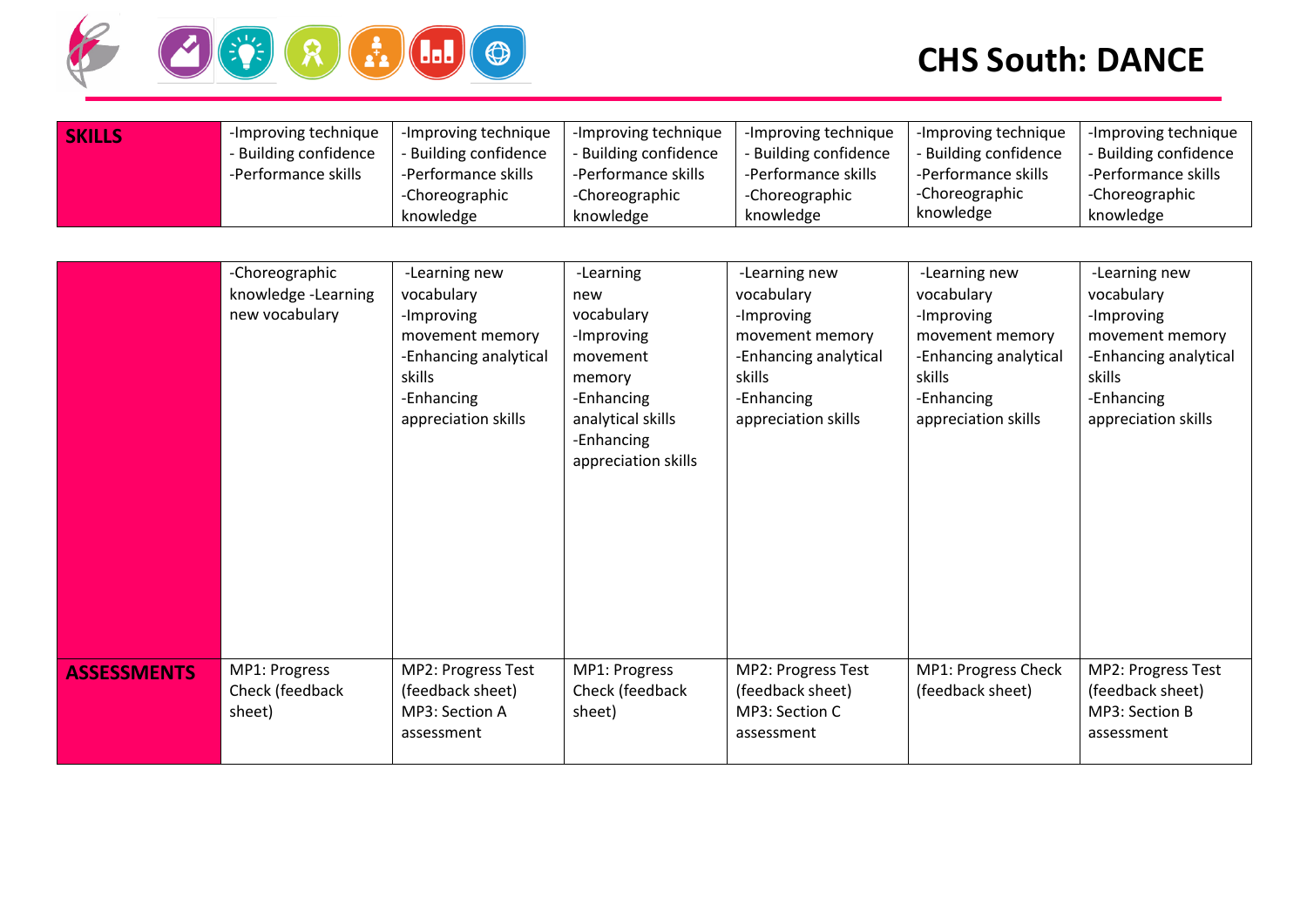

| <b>HOME</b>          | Developing                   | Developing              | Developing              | Developing                                 | Developing                   | Developing                   |
|----------------------|------------------------------|-------------------------|-------------------------|--------------------------------------------|------------------------------|------------------------------|
|                      | understanding of:            | understanding of:       | understanding of:       | understanding of:                          | understanding of:            | understanding of:            |
| <b>LEARNING</b>      |                              |                         |                         |                                            |                              |                              |
|                      | -Contemporary                | -Choreographic          | -Performance            | -Critical                                  | -Performance skills          | -Performance skills          |
|                      | dance -                      | principles              | skills (categories,     | appreciation of                            | (categories, definitions,    | (categories, definitions,    |
|                      | Choreographic                |                         | definitions, how        | professional dance                         | how we use them, how         | how we use them, how         |
|                      | principles                   | -How to answer          | we use them,            | works                                      | we improve them)             | we improve them)             |
|                      |                              | dance exam<br>questions | how we improve          |                                            |                              |                              |
|                      |                              |                         | them)                   |                                            | -Responding to               | -Responding to               |
|                      |                              |                         |                         |                                            | extended answers             | extended answers             |
| <b>READING,</b>      | Writing:                     | Writing - Sentence      | Writing - Clarity &     | Writing - Use of language Writing:         |                              | Writing:                     |
| <b>WRITING, TALK</b> | -Punctuation                 | structures:             | organization            | Completing -                               | -Punctuation                 | -Punctuation                 |
|                      | -Understanding of the        | -Completing             | -Note taking in Theory  | Reflection/Feedback                        | -Understanding of the        | -Understanding of the        |
|                      | <b>GCSE Grading Criteria</b> | Reflection/Feedback     | lessons.                | .oops.                                     | <b>GCSE Grading Criteria</b> | <b>GCSE Grading Criteria</b> |
|                      |                              | Loops.                  | -Completing Key         | Note taking in Theory                      |                              |                              |
|                      | -Understanding of Key        | -Note taking in Theory  | Set Works               | lessons.                                   | <b>Understanding of Key</b>  | <b>Understanding of Key</b>  |
|                      |                              | lessons.                | worksheets              |                                            | Terminology                  | Terminology                  |
|                      | -Terminology                 |                         |                         | Completing Key new Set                     |                              |                              |
|                      | -Understanding of            | -Completing Key Set     |                         | Works worksheets.                          | Note taking in Theory        | Note taking in Theory        |
|                      | Analysis                     | Works worksheets.       |                         |                                            | lessons.                     | lessons.                     |
|                      |                              |                         |                         | Completing written                         |                              |                              |
|                      | -Choreography Process        | -Completing written     |                         | Exam Questions.                            |                              |                              |
|                      | Notes. Note taking in        | Exam Questions.         |                         | -Completing                                |                              |                              |
|                      | Theory lessons.              |                         |                         | Analysis/Review                            |                              |                              |
|                      | -Completing Key Set          |                         |                         | tasks of each Set                          |                              |                              |
|                      | Works worksheets.            |                         |                         | Work.                                      |                              |                              |
| <b>TIER 3 VOCAB</b>  | Foundation                   | Motif & Development     | Refine                  | Choreographic approach Motif & Development |                              | Motif & Development          |
|                      | Core                         | Choreographic Process   | Choreographic intent    | Effect                                     | Choreographic Process        | Choreographic Process        |
|                      |                              |                         |                         |                                            |                              |                              |
|                      | Contract                     | Structure               | Physical skills         | <b>Stylistic features</b>                  | <b>Structure</b>             | Structure                    |
|                      | Release                      | Choreographic           | <b>Technical skills</b> | Features of                                | Choreographic devices        | Choreographic devices        |
|                      |                              | devices                 |                         | production                                 |                              |                              |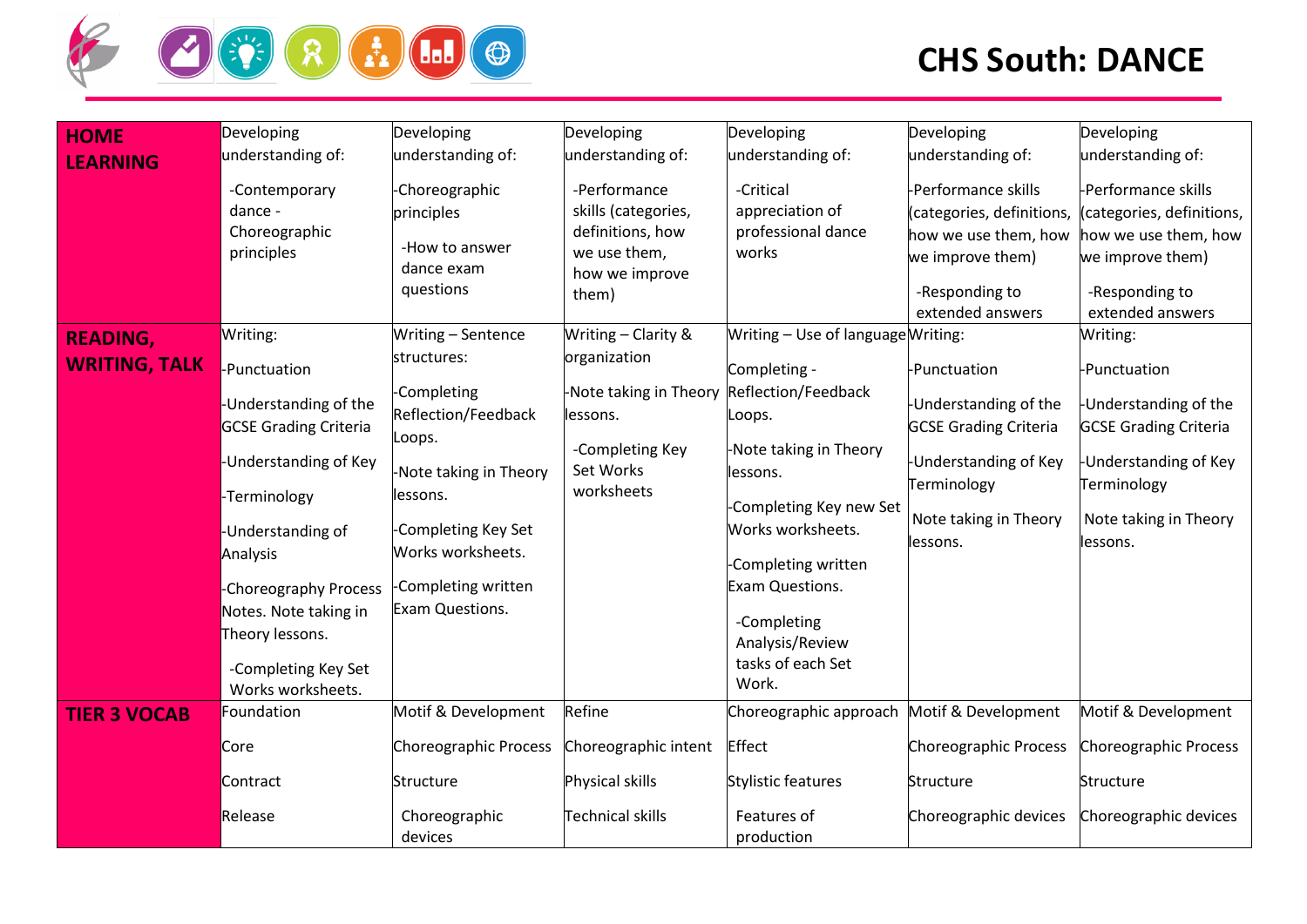

|                       | Parallel                  |                           | <b>Expressive skills</b> |                      | Refine                   | Refine                   |
|-----------------------|---------------------------|---------------------------|--------------------------|----------------------|--------------------------|--------------------------|
|                       |                           |                           |                          |                      |                          |                          |
|                       |                           |                           | <b>Mental skills</b>     |                      | Choreographic intent     | Choreographic intent     |
|                       |                           |                           |                          |                      | Physical skills          | Physical skills          |
|                       |                           |                           |                          |                      | <b>Technical skills</b>  | <b>Technical skills</b>  |
|                       |                           |                           |                          |                      | <b>Expressive skills</b> | <b>Expressive skills</b> |
|                       |                           |                           |                          |                      | Mental skills            | <b>Mental skills</b>     |
| <b>PSPSMC,</b>        | This will encourage       | This will encourage       | This will                | This will encourage  | This will encourage      | This will encourage      |
| <b>BRITISH VALUES</b> | pupils to succeed in      | pupils to succeed in      | encourage pupils         | pupils to succeed in | pupils to succeed in     | pupils to succeed in     |
|                       | teamwork and              | teamwork and              | to succeed in            | teamwork and         | teamwork and             | teamwork and             |
|                       | communication,            | communication,            | teamwork and             | communication,       | communication,           | communication,           |
|                       | sticking to deadlines     | sticking to               | communication,           | sticking to          | sticking to deadlines    | sticking to deadlines    |
|                       | and decision              | deadlines and             | sticking to              | deadlines and        | and decision making,     | and decision             |
|                       | making, leading           | decision making,          | deadlines and            | decision making,     | leading tasks,           | making, leading          |
|                       | tasks, educating          | leading tasks,            | decision making,         | leading tasks,       | educating                | tasks, educating         |
|                       | independently for a       | educating                 | leading tasks,           | educating            | independently for a      | independently for a      |
|                       | better life for           | independently for a       | educating                | independently for a  | better life for lifelong | better life for          |
|                       | lifelong learning.        | better life for           | independently            | better life for      | learning. Pupils will    | lifelong learning.       |
|                       | Pupils will gain an       | lifelong learning.        | for a better life        | lifelong learning.   | have the opportunity     | Pupils will have the     |
|                       | insight into working      | Pupils will gain an       | for lifelong             | Pupils will have the | to take the lead         | opportunity to take      |
|                       | within the                | insight into working      | learning. Pupils         | opportunity to take  | during this unit,        | the lead during this     |
|                       | <b>Professional Dance</b> | within the                | will gain an             | the lead during this | which will have a        | unit, which will have    |
|                       | Industry, which will      | <b>Professional Dance</b> | insight into             | unit, which will     | positive impact on       | a positive impact on     |
|                       | give them                 | Industry, which will      | working within           | have a positive      | self-esteem and          | self-esteem and          |
|                       | aspirations, and          | give them                 | the Professional         | impact on self-      | communication skills     | communication            |
|                       | experiences which         | aspirations, and          | Dance Industry,          | esteem and           |                          | skills.                  |
|                       | will help them to         | experiences which         | which will give          | communication        |                          |                          |
|                       | gain further              | will help them to         | them aspirations,        | skills.              |                          |                          |
|                       | opportunities post        | gain further              | and experiences          |                      |                          |                          |
|                       | 16.                       | opportunities post        | which will help          |                      |                          |                          |
|                       |                           | 16.                       | them to gain<br>further  |                      |                          |                          |
|                       |                           |                           |                          |                      |                          |                          |
|                       |                           |                           | opportunities            |                      |                          |                          |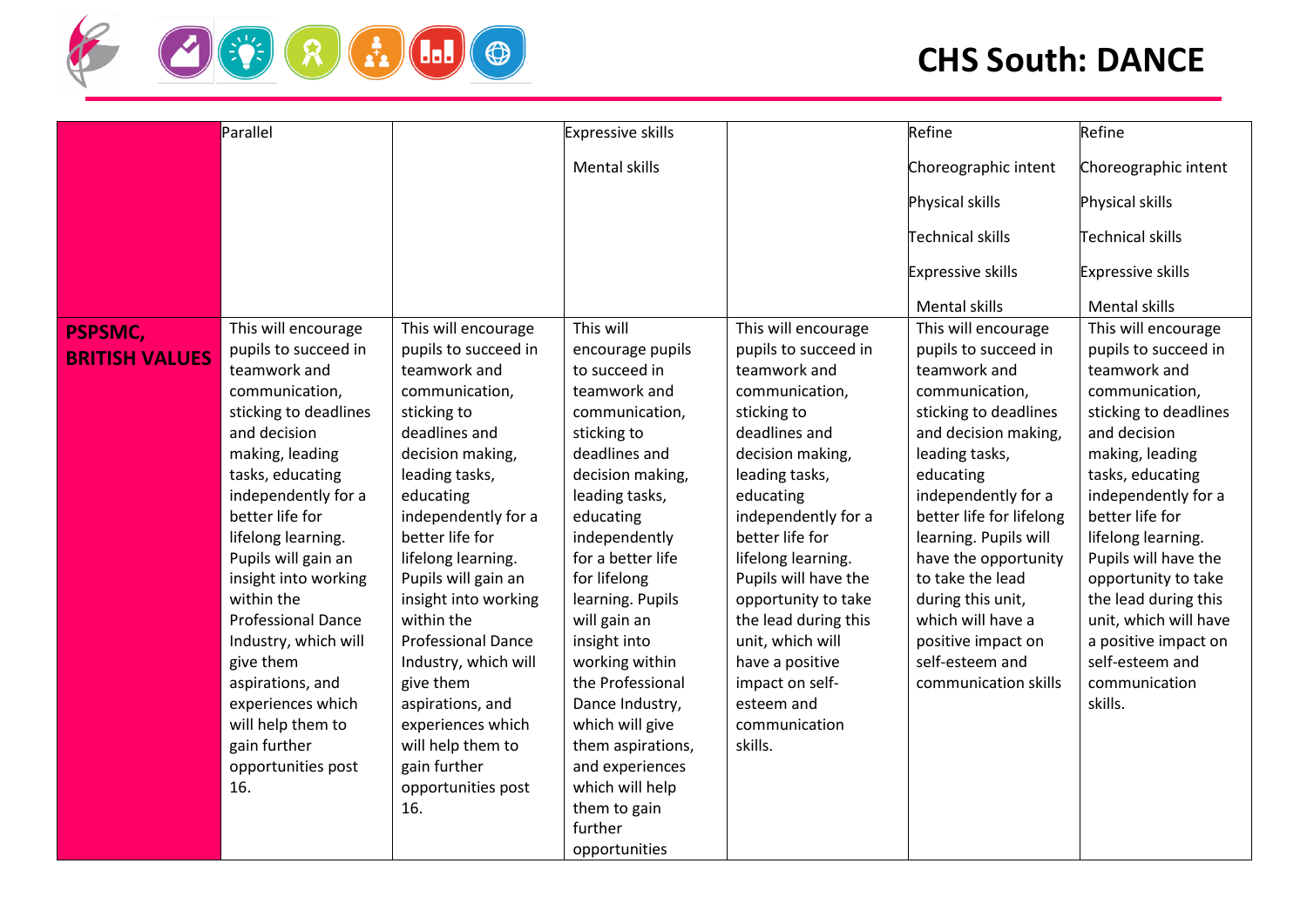

|  | post 16. |  |  |
|--|----------|--|--|
|  |          |  |  |
|  |          |  |  |
|  |          |  |  |

| <b>Year Group</b>                     | 10                                                                                                                                                                                                                                                                                                    |                                                                                                                                                  |                                                                                                                      |                                                                                                                        |                                                                                                |                                                                                                                     |  |  |
|---------------------------------------|-------------------------------------------------------------------------------------------------------------------------------------------------------------------------------------------------------------------------------------------------------------------------------------------------------|--------------------------------------------------------------------------------------------------------------------------------------------------|----------------------------------------------------------------------------------------------------------------------|------------------------------------------------------------------------------------------------------------------------|------------------------------------------------------------------------------------------------|---------------------------------------------------------------------------------------------------------------------|--|--|
| <b>Rationale/</b><br><b>Narrative</b> | Year 10 students will continue to develop skills and understanding in Performance, Choreography and Critical Appreciation. Students will study<br>a number of anthology works (professional dance works they must study for their written exam) and prepare performance work ready for<br>submission. |                                                                                                                                                  |                                                                                                                      |                                                                                                                        |                                                                                                |                                                                                                                     |  |  |
|                                       | <b>Autumn 1</b>                                                                                                                                                                                                                                                                                       | <b>Autumn 2</b>                                                                                                                                  | <b>Spring 1</b>                                                                                                      | <b>Spring 2</b>                                                                                                        | <b>Summer 1</b>                                                                                | <b>Summer 2</b>                                                                                                     |  |  |
| <b>KNOWLEDGE</b>                      | <b>Performance – Set</b><br><b>Phrases 'Breathe'</b>                                                                                                                                                                                                                                                  | Performance-<br>Duet/Trio<br>performance piece                                                                                                   | Performance-<br>Duet/Trio<br>performance piece                                                                       | Within her eyes'<br><b>James Cousins</b>                                                                               | <b>Performance – Set</b><br>Phrases 'Scoop'                                                    | Theory exam and<br>performance skills<br>revision                                                                   |  |  |
|                                       | Theory focus - Section<br>A/B (Performance<br>skills, Nutrition &<br>Training)                                                                                                                                                                                                                        | Theory focus $-$<br>Section A/B<br>(Choreography skills)                                                                                         | 'Shadows'<br><b>Christopher Bruce</b>                                                                                | <b>PRACTICAL &amp;</b><br><b>THEORY LESSONS:</b><br>Pupils will explore the<br>set work looking                        | <b>PRACTICAL &amp;</b><br><b>THEORY LESSONS:</b><br>Pupils will learn,<br>rehearse and perform | <b>PRACTICAL &amp;</b><br>THEORY LESSONS:<br>Pupils will explore the                                                |  |  |
|                                       | <b>PRACTICAL LESSONS:</b><br>Introduction to GCSE<br>Dance course with a<br>focus on improving and<br>building on previous<br>Dance technique.                                                                                                                                                        | <b>PRACTICAL LESSONS:</b><br>Pupils will explore the<br>choreography and<br>performance work<br>looking specifically at<br>elements of the dance | <b>PRACTICAL LESSONS:</b><br>Pupils will explore the<br>set work looking<br>specifically at<br>elements of the dance | specifically at<br>elements of the dance<br>style, key<br>developments and<br>links to stimuli.<br>Exam paper practice | a solo for GCSE<br>assessment<br>Exam paper practice                                           | set work looking<br>specifically at<br>elements of the dance<br>style, key<br>developments and<br>links to stimuli. |  |  |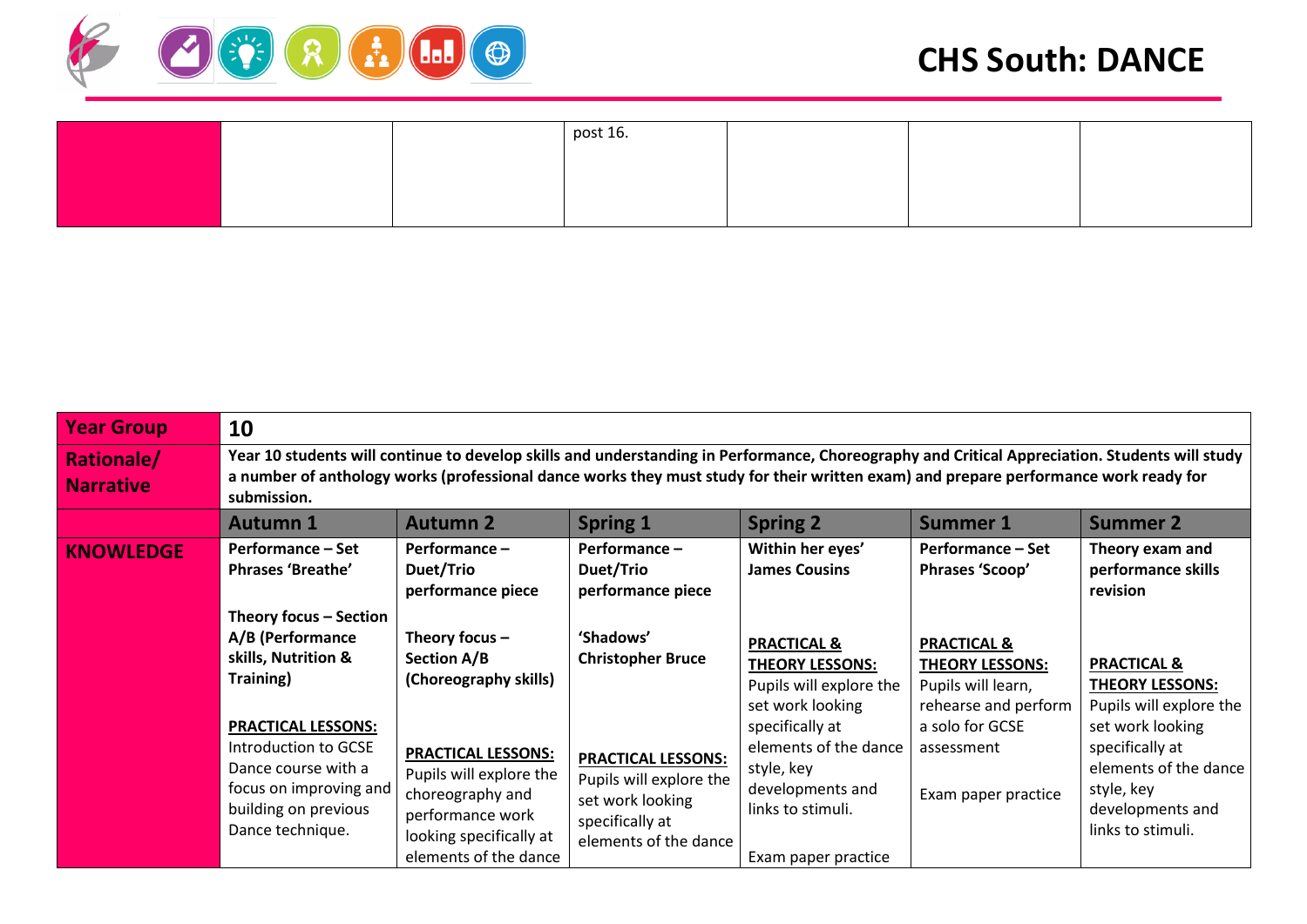

| Pupils will learn,      | style and              | style, key        |  | Exam paper practice |
|-------------------------|------------------------|-------------------|--|---------------------|
| rehearse and perform    | demonstrating          | developments and  |  |                     |
| a solo for GCSE         | choreographic intent.  | links to stimuli. |  |                     |
| assessment              | They will create and   |                   |  |                     |
|                         | perform a group piece. |                   |  |                     |
| <b>THEORY LESSONS:</b>  |                        |                   |  |                     |
| Pupils will be          |                        |                   |  |                     |
| introduced to Key       | <b>THEORY LESSONS:</b> |                   |  |                     |
| Dance Vocabulary        | Section A of paper     |                   |  |                     |
| required for the        | (choreography)         |                   |  |                     |
| written exam. Pupils    |                        |                   |  |                     |
| will learn and          |                        |                   |  |                     |
| demonstrate             |                        |                   |  |                     |
| understanding of        |                        |                   |  |                     |
| Performance skills      |                        |                   |  |                     |
| needed by a dancer.     |                        |                   |  |                     |
| Pupils will explore     |                        |                   |  |                     |
| nutrition and hydration |                        |                   |  |                     |
| associated with         |                        |                   |  |                     |
| training and            |                        |                   |  |                     |
| performance.            |                        |                   |  |                     |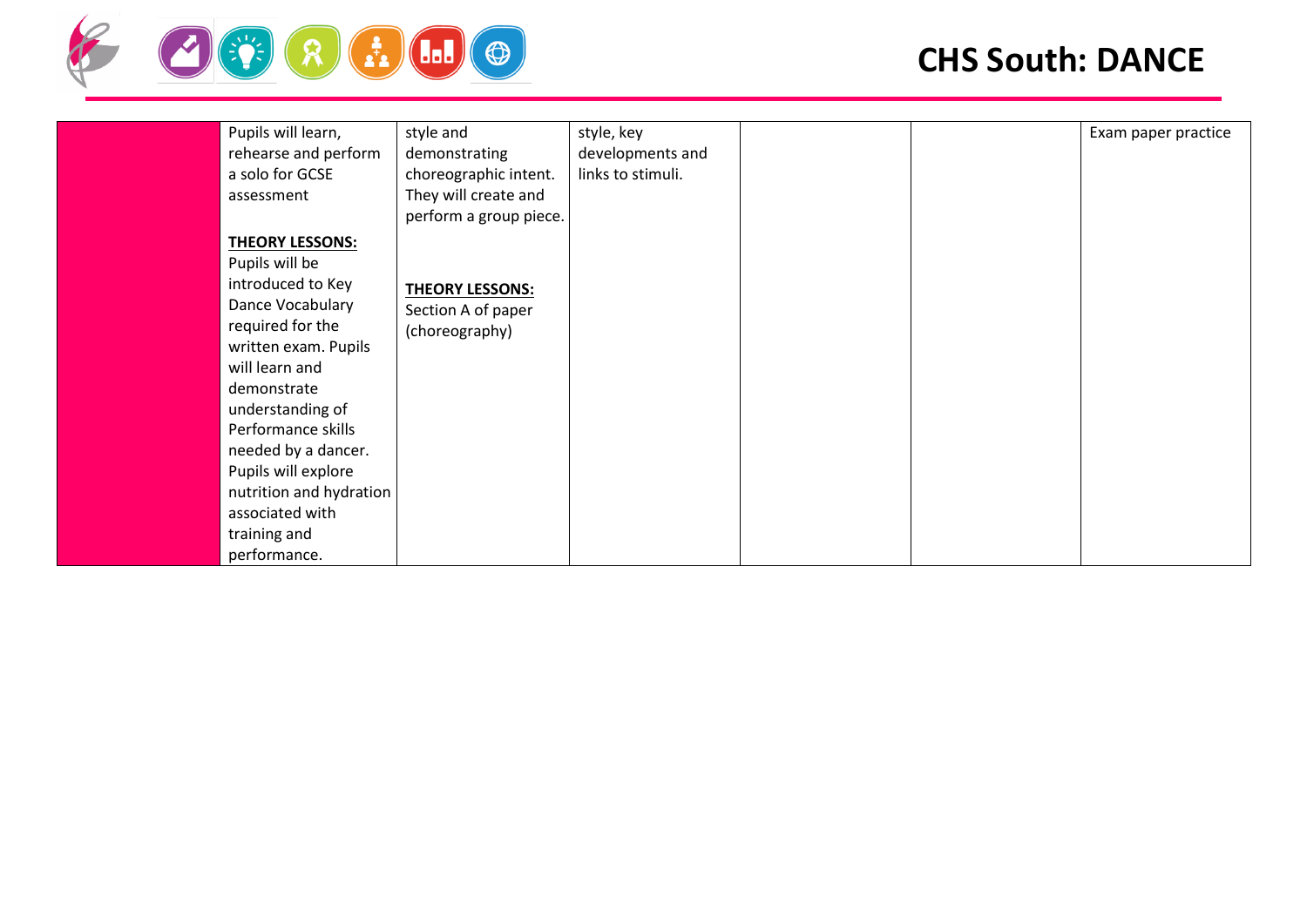

| <b>SKILLS</b> | -Improving technique        | -Improving technique        | Improving technique    | -Improving technique   | -Improving technique   | -Improving technique   |
|---------------|-----------------------------|-----------------------------|------------------------|------------------------|------------------------|------------------------|
|               | <b>Enhancing confidence</b> | <b>Enhancing confidence</b> | -Enhancing confidence  | -Enhancing confidence  | -Enhancing             | -Enhancing             |
|               | -Performance skills         | -Performance skills         | -Performance skills    | -Performance skills    | confidence             | confidence             |
|               | -Problem solving            | -Problem solving -          | -Improving movement    | -Improving movement    | -Performance skills    | -Performance skills    |
|               | -Learning new               | Learning new                | memory                 | memory                 | -Improving movement    | -Improving             |
|               | vocabulary -                | vocabulary Building         | ability                | ability                | memory                 | movement memory        |
|               | <b>Building literacy</b>    | literacy - Improving        | -Learning new          | -Learning new          | ability                | ability                |
|               | -Improving                  | organizational skills -     | vocabulary             | vocabulary             | -Learning new          | -Learning new          |
|               | organizational skills -     | Independent                 | -Enhancing analytical  | -Enhancing analytical  | vocabulary             | vocabulary             |
|               | Independent                 | learning/responsibility     | skills                 | skills                 | -Enhancing analytical  | -Enhancing analytical  |
|               | learning/responsibility.    | -Analytical skills          | -Building literacy     | -Building literacy     | skills                 | skills                 |
|               |                             |                             | -Organisational skills | -Organisational skills | -Building literacy     | -Building literacy     |
|               |                             |                             | -Teamwork -            | -Teamwork -            | -Organisational skills | -Organisational skills |
|               |                             |                             | Communication skills.  | Communication skills.  | -Teamwork -            | -Teamwork -            |
|               |                             |                             |                        |                        | Communication skills.  | Communication skills.  |
|               |                             |                             |                        |                        |                        |                        |
|               |                             |                             |                        |                        |                        |                        |
|               |                             |                             |                        |                        |                        |                        |
|               |                             |                             |                        |                        |                        |                        |
|               |                             |                             |                        |                        |                        |                        |
|               |                             |                             |                        |                        |                        |                        |
|               |                             |                             |                        |                        |                        |                        |
|               |                             |                             |                        |                        |                        |                        |
|               |                             |                             |                        |                        |                        |                        |
|               |                             |                             |                        |                        |                        |                        |
|               |                             |                             |                        |                        |                        |                        |
|               |                             |                             |                        |                        |                        |                        |
|               |                             |                             |                        |                        |                        |                        |
|               |                             |                             |                        |                        |                        |                        |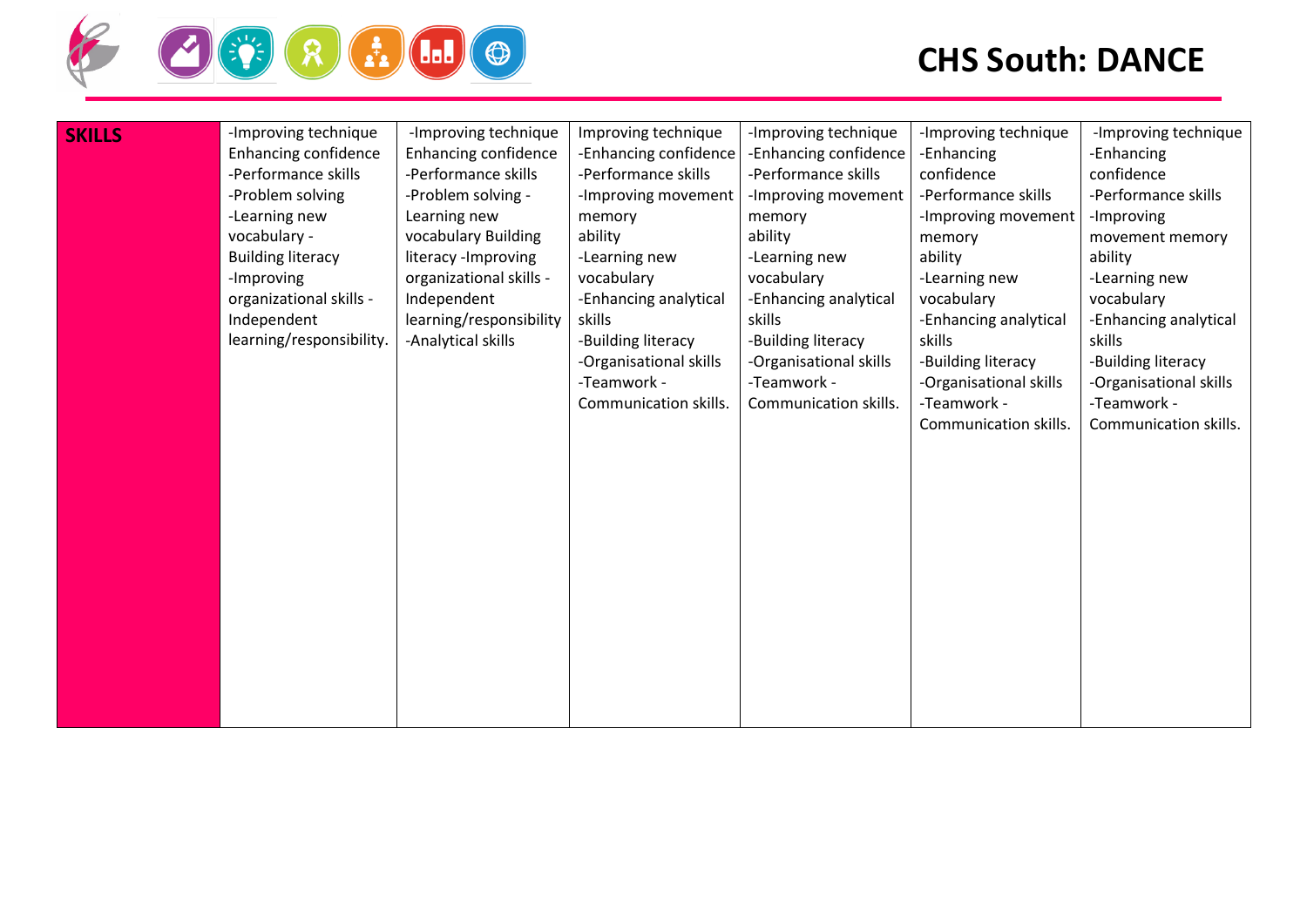

| <b>ASSESSMENTS</b>             | MP1: NEA Set Phrase<br>assessment                                                                                                            | MP2: Performance<br>duet/trio<br>MP3: Section A/B<br>assessment                                     | MP1: Shadows 12-<br>mark question                                                                  | MP2: Within Her Eyes<br>12-mark question<br>MP3: Section C<br>assessment                                                | MP1: NEA Set Phrase<br>assessment                                                     | MP2: Mock exam<br>MP3: Section C                                                    |
|--------------------------------|----------------------------------------------------------------------------------------------------------------------------------------------|-----------------------------------------------------------------------------------------------------|----------------------------------------------------------------------------------------------------|-------------------------------------------------------------------------------------------------------------------------|---------------------------------------------------------------------------------------|-------------------------------------------------------------------------------------|
| <b>HOME</b><br><b>LEARNING</b> | Developing<br>understanding of:<br>-Performance skills<br>(categories, definitions,<br>how we use them, how<br>we improve them over<br>time) | Developing<br>understanding of:<br>-How to answer 6-<br>mark questions<br>(Section B exam<br>paper) | Developing<br>understanding of:<br>-Anthology work<br>(stimuli, key features<br>and contributions) | Developing<br>understanding of:<br>-Anthology work<br>(choreographic<br>intention, use of<br>camera and dance<br>style) | Developing<br>understanding of:<br>Appropriate<br>responses to Section B<br>questions | Developing<br>understanding of:<br>-Exam paper as a<br>whole<br>- 6/12-mark answers |
| <b>READING,</b>                | <b>Writing - Punctuation</b>                                                                                                                 | <b>Writing - Sentence</b>                                                                           | <b>Writing - Clarity &amp;</b>                                                                     | Writing - Use of                                                                                                        | <b>Reading</b>                                                                        | Communication                                                                       |
| <b>WRITING, TALK</b>           | -Understanding of the                                                                                                                        | structures                                                                                          | organization                                                                                       | language                                                                                                                | -Understanding of the                                                                 | Pupils will need to                                                                 |
|                                | <b>GCSE Grading Criteria</b><br>-Understanding of Key                                                                                        | -Understanding of the<br><b>GCSE Grading Criteria</b>                                               | -Note taking in Theory<br>lessons.                                                                 | -Completing<br>Reflection/Feedback                                                                                      | <b>GCSE Grading Criteria</b><br>-Understanding of Key                                 | communicate<br>effectively in order to                                              |
|                                | Terminology                                                                                                                                  | -Understanding of Key                                                                               | -Completing Key Set                                                                                | Loops.                                                                                                                  | Terminology                                                                           | complete the                                                                        |
|                                | -Understanding of                                                                                                                            | Terminology                                                                                         | Works worksheets.                                                                                  | -Note taking in Theory                                                                                                  | -Understanding of                                                                     | Choreography tasks                                                                  |
|                                | Analysis                                                                                                                                     | -Understanding of                                                                                   |                                                                                                    | lessons.                                                                                                                | Analysis                                                                              | set, clearly articulate                                                             |
|                                | -Note taking in Theory                                                                                                                       | Analysis                                                                                            | Reading: Break down                                                                                | -Completing Key Set                                                                                                     | -Understanding of the                                                                 | their dance idea but                                                                |
|                                | lessons.                                                                                                                                     | -Understanding of the                                                                               | info/Infer                                                                                         | Works worksheets.                                                                                                       | <b>GCSE theory Exam</b>                                                               | also will need to                                                                   |
|                                | -Completing Key Set                                                                                                                          | <b>GCSE theory Exam</b>                                                                             |                                                                                                    | -Completing Theory                                                                                                      | Questions                                                                             | communicate their                                                                   |
|                                | Works worksheets.                                                                                                                            | Questions                                                                                           | Talk: Hot seat                                                                                     | Exam Questions.                                                                                                         |                                                                                       | choreographic                                                                       |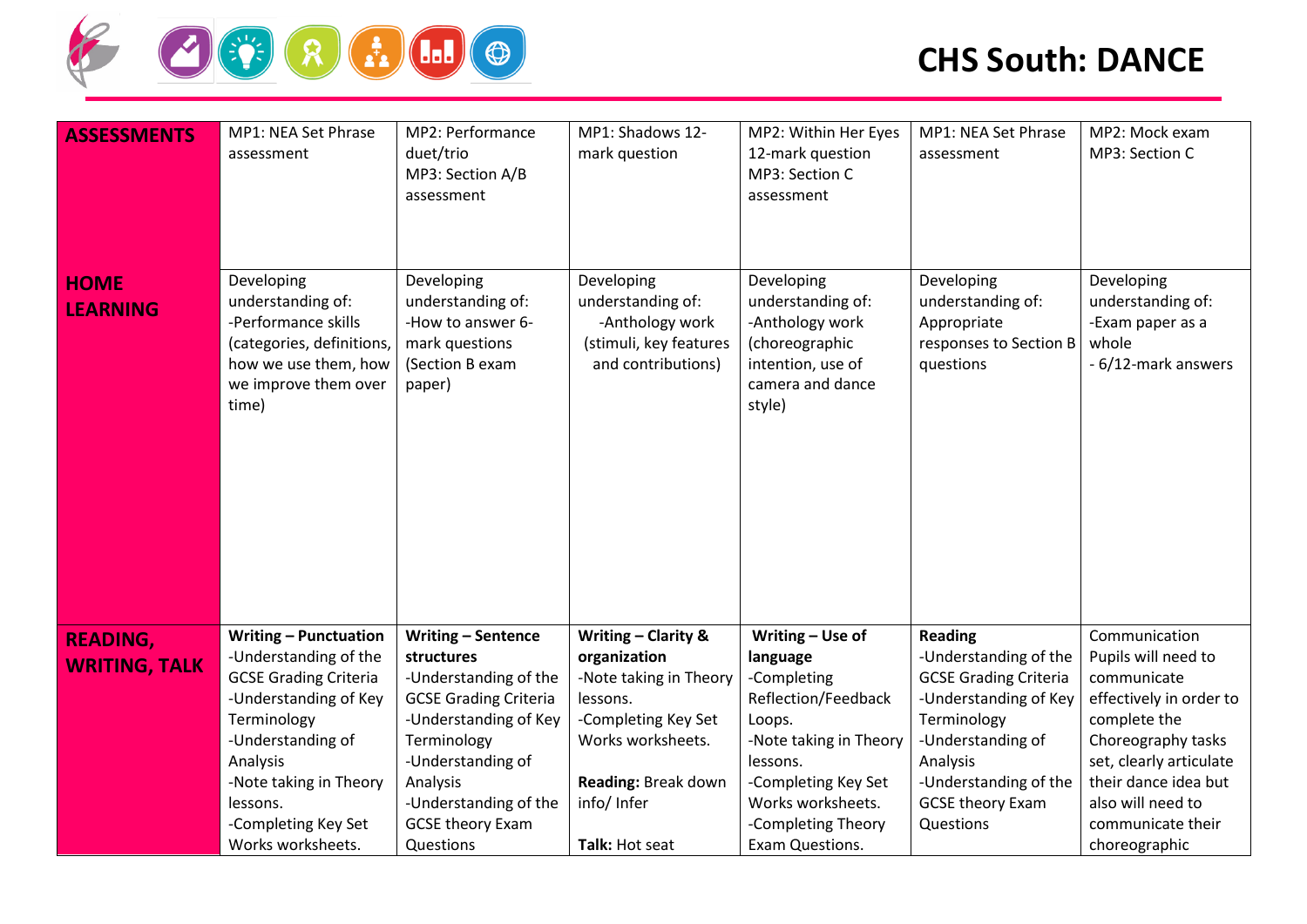

|                                         | -Communicating ideas<br>effectively<br>Reading: Relate to own<br>experiences<br>Talk: Peer critique                                                                        | -Completing<br>Reflection/Feedback<br>Loops.<br>-Note taking in Theory<br>lessons.<br>-Completing Key Set<br>Works worksheets.<br>-Completing Written<br>Exam Questions.<br>Completing -<br>Analysis/Review tasks<br>of each Set Work.<br>Reading: Relate to<br>own experiences<br>Talk: Talk trios |                                                                                                           | -Completing<br>Analysis/Review tasks<br>of each Set Work.<br>Reading: New Vocab/<br>Form opinions/ break<br>down info<br>Talk: Peer critique | Reading: Form<br>opinions/ break down<br>info<br>Talk: Talk trios                                                                                             | intention through<br>movement<br>Reading: Infer/Form<br>opinions/ break down<br>info<br>Talk: Talk trios  |
|-----------------------------------------|----------------------------------------------------------------------------------------------------------------------------------------------------------------------------|-----------------------------------------------------------------------------------------------------------------------------------------------------------------------------------------------------------------------------------------------------------------------------------------------------|-----------------------------------------------------------------------------------------------------------|----------------------------------------------------------------------------------------------------------------------------------------------|---------------------------------------------------------------------------------------------------------------------------------------------------------------|-----------------------------------------------------------------------------------------------------------|
| <b>TIER 3 VOCAB</b>                     | Beats/bars<br>Phrasing<br>Action content<br>Focus<br>Dynamic range                                                                                                         | Choreographic intent<br>Sensitivity to others<br>Projection                                                                                                                                                                                                                                         | Poverty<br>Affect<br>Tension<br>Relationships                                                             | <b>Site Sensitive</b><br>Use of camera - pans/<br>track / Long shot,<br>medium shot, close up<br>Contact                                     | Beats/bars<br>Phrasing<br>Action content<br>Focus<br>Dynamic range                                                                                            | Chequerboard<br>Timing<br>Counterpoint<br>Infra<br>Inclusive<br>Vitrine<br>Expressionism<br>Emancipation  |
| <b>PSPSMC,</b><br><b>BRITISH VALUES</b> | -Teamwork<br>-Communication<br>-Sticking to deadlines -<br>Decision making<br>-Leading tasks<br>-Educating<br>independently for a<br>better life for lifelong<br>learning. | -Teamwork<br>-Communication<br>-Sticking to deadlines<br>-Decision making<br>-Leading tasks<br>-Resilient                                                                                                                                                                                           | -Teamwork<br>-Communication<br>-Sticking to deadlines<br>-Decision making<br>-Leading tasks<br>-Resilient | -Teamwork<br>-Communication<br>-Sticking to deadlines<br>-Decision making<br>-Leading tasks<br>-Resilient                                    | -Teamwork<br>-Communication<br>-Sticking to deadlines<br>-Decision making<br>-Leading tasks<br>-Resilient<br>-Understanding<br>different physical<br>barriers | -Teamwork<br>-Communication<br>-Sticking to deadlines<br>-Decision making<br>-Leading tasks<br>-Resilient |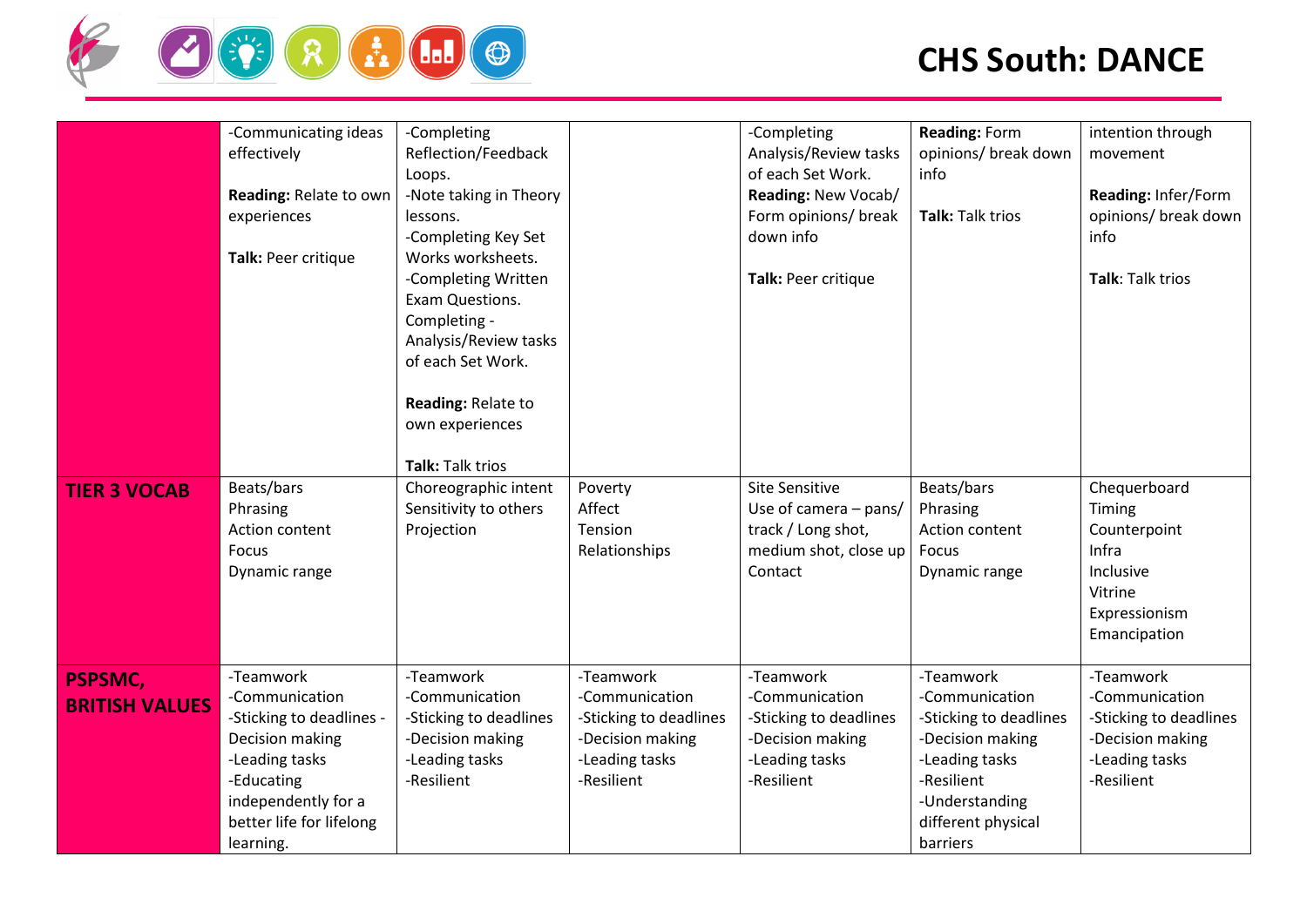

| <b>Year Group</b>                     | 11                                                                                                                                                                                                                                                                             |                                                                                                                                                                                                                       |                                                                                                        |                                                                                                                                                                              |                                                                                                                                                                              |                 |  |  |
|---------------------------------------|--------------------------------------------------------------------------------------------------------------------------------------------------------------------------------------------------------------------------------------------------------------------------------|-----------------------------------------------------------------------------------------------------------------------------------------------------------------------------------------------------------------------|--------------------------------------------------------------------------------------------------------|------------------------------------------------------------------------------------------------------------------------------------------------------------------------------|------------------------------------------------------------------------------------------------------------------------------------------------------------------------------|-----------------|--|--|
| <b>Rationale/</b><br><b>Narrative</b> | Year 11 Dance provides an opportunity for all prior learning to be consolidated. Students will choreograph and perform practical work for final<br>submission and will prepare for their written exam by watching, discussing and dancing elements of the six anthology works. |                                                                                                                                                                                                                       |                                                                                                        |                                                                                                                                                                              |                                                                                                                                                                              |                 |  |  |
|                                       | <b>Autumn 1</b>                                                                                                                                                                                                                                                                | <b>Autumn 2</b>                                                                                                                                                                                                       | <b>Spring 1</b>                                                                                        | <b>Spring 2</b>                                                                                                                                                              | <b>Summer 1</b>                                                                                                                                                              | <b>Summer 2</b> |  |  |
| <b>KNOWLEDGE</b>                      | <b>CHOREOGRAPHY NEA</b><br><b>Practical:</b><br>Pupils will focus on<br>completing their<br>Component 1: Group<br>or Solo Choreography                                                                                                                                         | <b>CHOREOGRAPHY NEA</b><br><b>Practical:</b><br>Pupils will focus on<br>completing their<br>Component 1: Group<br>or Solo Choreography                                                                                | <b>PERFORMANCE SOLO</b><br><b>NEA</b><br>Anthology works:<br>Pupils will focus on<br>exploring the two | Thematic approach to<br>revision of anthology<br>works: -Costume<br>-Aural Setting<br>-Lighting<br>-Staging/set                                                              | Thematic approach to<br>revision of anthology<br>works: -Costume<br>-Aural Setting<br>-Lighting<br>-Staging/set                                                              |                 |  |  |
|                                       | (question paper<br>released in Autumn).<br>Theory:<br>Pupils will continue to<br>develop theoretical<br>knowledge of<br>choreography skills,<br>aural settings,<br>professional dance<br>works and exam<br>questions.                                                          | (question paper<br>released in Autumn).<br>Theory:<br>Pupils will continue to<br>develop theoretical<br>knowledge of<br>choreography skills,<br>aural settings,<br>professional dance<br>works and exam<br>questions. | anthology works left<br>to study                                                                       | -Props<br>-Use of camera<br>-Perf environment<br>-Stimulus<br>-Choreographic intent<br>-Style<br>-Compare/contrast<br>- 6/12 mark answers<br>Section A/Section B<br>revision | -Props<br>-Use of camera<br>-Perf environment<br>-Stimulus<br>-Choreographic intent<br>-Style<br>-Compare/contrast<br>- 6/12 mark answers<br>Section A/Section B<br>revision |                 |  |  |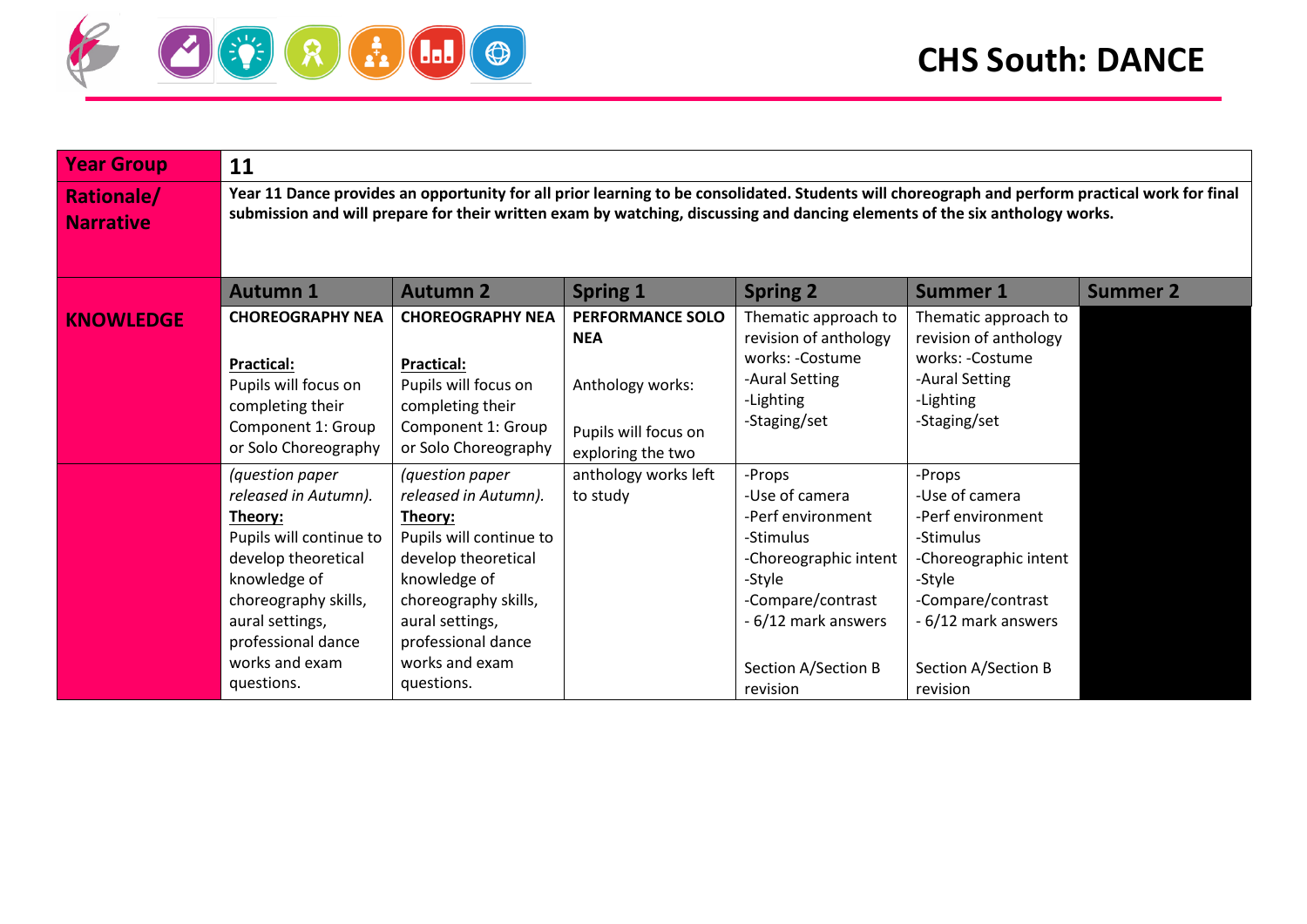

| <b>SKILLS</b>                           | -Independent learning<br>-Improving technique<br>-Enhancing<br>confidence<br>-Performance skills<br>-Choreography skills<br>-Problem solving -<br>Improving<br>organisational skills                                                                                  | -Independent learning<br>-Improving technique<br>-Enhancing confidence<br>-Performance skills<br>-Choreography skills<br>-Problem solving -<br>Improving<br>organisational skills                                                                              | - Enhancing<br>confidence -Learning<br>new vocabulary<br>-Enhancing analytical<br>skills<br>-Building literacy<br>-Organisational skills<br>-Teamwork -<br>Communication skills.                                  | - Enhancing<br>confidence -Learning<br>new vocabulary<br>-Enhancing analytical<br>skills<br>-Building literacy<br>-Organisational skills<br>-Teamwork -<br>Communication skills.<br>-Transferring practical<br>knowledge to theory<br>paper | - Enhancing<br>confidence -Learning<br>new vocabulary<br>-Enhancing analytical<br>skills<br>-Building literacy<br>-Organisational skills<br>-Teamwork -<br>Communication skills.<br>-Consolidating<br>knowledge<br>-Transferring practical<br>knowledge to theory<br>paper |  |
|-----------------------------------------|-----------------------------------------------------------------------------------------------------------------------------------------------------------------------------------------------------------------------------------------------------------------------|----------------------------------------------------------------------------------------------------------------------------------------------------------------------------------------------------------------------------------------------------------------|-------------------------------------------------------------------------------------------------------------------------------------------------------------------------------------------------------------------|---------------------------------------------------------------------------------------------------------------------------------------------------------------------------------------------------------------------------------------------|----------------------------------------------------------------------------------------------------------------------------------------------------------------------------------------------------------------------------------------------------------------------------|--|
| <b>ASSESSMENTS</b>                      | MP1: Choreography<br>(feedback sheet)                                                                                                                                                                                                                                 | MP2: Choreography<br>exam (for submission<br>to exam board) MP3:<br>Section A<br>assessment                                                                                                                                                                    | MP1: Mock exam                                                                                                                                                                                                    | MP2: Mock exam<br>MP3: Extended<br>writing tasks for<br>revision                                                                                                                                                                            | MP1: Mock exam                                                                                                                                                                                                                                                             |  |
| <b>READING,</b><br><b>WRITING, TALK</b> | Writing $-$<br><b>Punctuation</b><br>-Understanding of the<br><b>GCSE Grading Criteria</b><br>-Understanding of<br><b>Key Terminology</b><br>-Understanding of<br>Analysis<br>-Note taking in<br>Theory lessons.<br>- Communicating<br>practical ideas<br>effectively | Writing $-$<br>Punctuation<br>-Understanding of the<br><b>GCSE Grading Criteria</b><br>-Understanding of<br><b>Key Terminology</b><br>-Understanding of<br>Analysis<br>-Note taking in<br>Theory lessons.<br>- Communicating<br>practical ideas<br>effectively | <b>Reading</b><br>-Understanding of the<br><b>GCSE Grading Criteria</b><br>-Understanding of<br>Key Terminology<br>-Understanding of<br>Analysis<br>-Understanding of the<br><b>GCSE theory Exam</b><br>Questions | Reading: Infer/Form<br>opinions/ break down<br>info<br>Talk: Talk trios                                                                                                                                                                     | Reading: Infer/Form<br>opinions/ break down<br>info<br>Talk: Talk trios                                                                                                                                                                                                    |  |